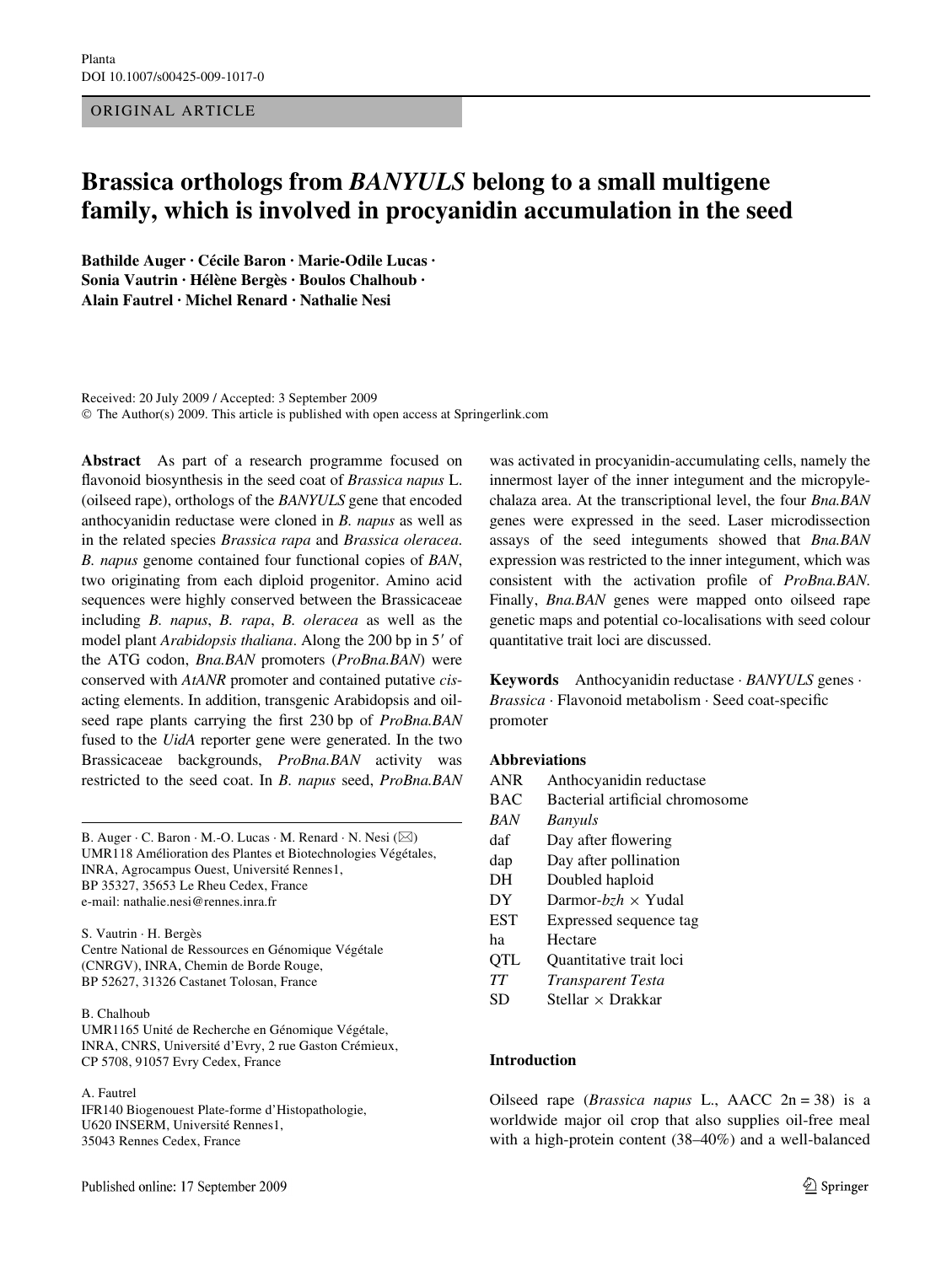<span id="page-1-0"></span>**Fig. 1** Flavonoid metabolism in seeds: the importance of ANR encoded by *BAN*. **a** Flavonoid biosynthetic pathway in the seed coat from Brassicaceae. Transporters are indicated in *grey*. *Dashed line* indicates the anthocyanin sub-branch that was not identified in the seed coat. *ANR* anthocyanidin reductase, *ANS* anthocyanidin synthase, *CHI* chalcone isomerase, *CHS* chalcone synthase, *DFR* dihydroflavonol 4reductase, *F3H* flavanone 3-hydroxylase, *F3'H* flavonoid 3'-hydroxylase, FLS flavonol synthase, MATE multidrug and toxic compound extrusion transporter, *MRP* multidrug resistance-associated protein, *PPO* polyphenol oxidase, *UGT* uridine diphosphate glycosyltransferase. **b** Complementation of *Arabidopsis ban* phenotype by oilseed rape *BAN* genes. Seeds are from the wild-type genotype (WT, *left*), the *Arabidopsis ban-1* null mutant (*middle*) and the T2 progeny of *ban-1* carrying the *Pro35S*<sup>2</sup> ::*BnaC.BANa* construct (*right*). All the genotypes were from the Wassilewskija-2 ecotype. Plants were grown at the same time to avoid subtle colour variations inherent to plant culture conditions and seed age. *Bar* 500 µm

amino acid composition. However, the use of oilseed rape meal as a source of proteins for livestock is still limited due to undesirable compounds, such as glucosinolates, phytic acid and phenolics. For instance, the concentration of phenolics in *Brassica* spp. is at least 30 times higher than the one of soybean (Shahidi and Naczk [1992\)](#page-15-0). Major phenolics in *B. napus* seed are phenolic acids and procyanidins (Naczk et al. [1998\)](#page-15-1). Procyanidins are flavonoid end-products (Fig. [1](#page-1-0)a) that accumulate as colourless compounds in the seed coat during seed development (Nesi et al. [2009\)](#page-15-2) and turn to brown to dark colour upon oxidations during seed desiccation. Despite their numerous biological effects, seed phenolics and more particularly procyanidins are often considered as anti-nutritionals in oilseed rape, because they impact negatively animal production (especially for nonruminant livestock) by altering feed intake and/or by lowering live weight gains. Indeed, these compounds contribute to oilseed rape meal dark colour, bitter taste and astringency (Shahidi and Naczk [1992\)](#page-15-0). In addition, phenolics are able to form complexes with proteins, polysaccharides and other macromolecules, thus, reducing their bioavailability and/or their in vivo digestibility (Naczk et al. [1998\)](#page-15-1). They can also bind enzymes of the digestive system, thus inhibiting their activities (Fenwick et al. [1984](#page-14-0)). On the opposite, in other crops such as legumes, proanthocyanidins have a recognised role in the prevention of pasture bloat for ruminants (reviewed in Marles et al. [2003b](#page-15-3)).

Yellow seediness, which is associated with a reduction in procyanidin content, represents a major agronomic trait for Brassica crop improvement and has concentrated important research efforts over the last two decades. Indeed, vellow-seeded Brassica lines offer advantages over their black-seeded counterparts in that they display higher levels in oil and proteins as well as a lower dietary fibre content associated with a thinner seed coat (Simbaya et al. [1995](#page-15-4); Slominski et al. [1999](#page-15-5)). Therefore, the resulting meal has an improved energy value. Yellow-seeded lines naturally exist



for several Brassica spp. including *B. rapa* (AA 2n = 20), *B. juncea* (AABB 2n = 36) or *B. carinata* (BBCC 2n = 34), whereas all *B. napus* genotypes produce brown to black seeds.

Several studies reported the use of interspecific crosses to transfer yellow seediness from *Brassica* spp. to *B. napus* (reviewed in Rahman [2001](#page-15-6)). However, this approach has proven to be difficult and rather inefficient. Indeed, the resulting oilseed rape germplasms still display brown pigments and the phenotype is highly variable depending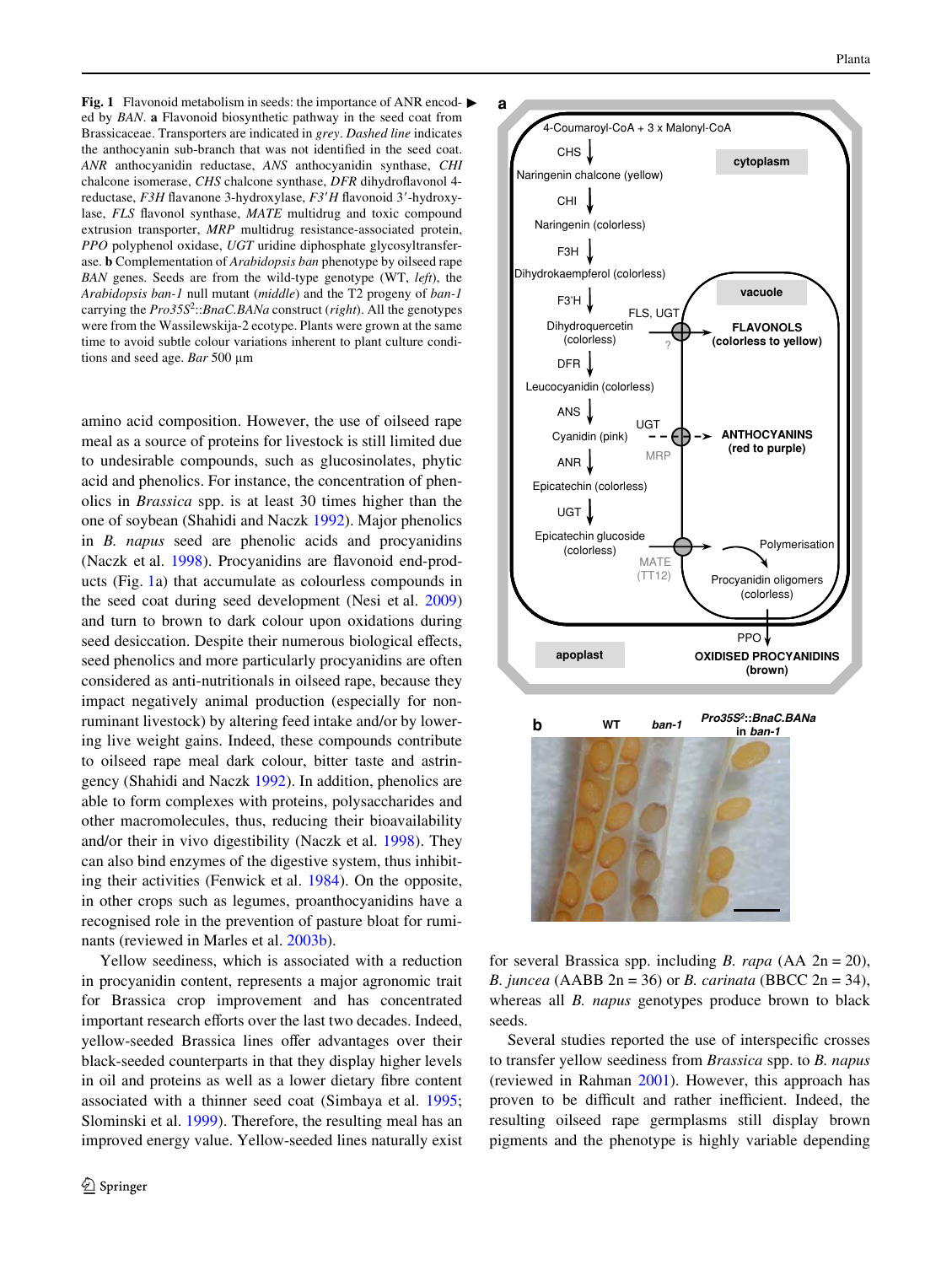on the environmental growth conditions (Van Deynze et al. [1993](#page-16-0)). In addition, yellow-seeded Brassica forms often show precocious germination (Ren and Bewley [1998](#page-15-7)) and a low agronomic value (Rakow et al. [1999](#page-15-8)). One could hypothesise that the entire flavonoid pathway is more or less altered in this yellow-seeded plant material, thus, reducing the whole plant vigour. Indeed, seed flavonoids are involved in defence against biotic stresses and contribute to physiological processes such as seed maturation or dormancy (reviewed in Shirley [1998\)](#page-15-9). Reverse genetic approaches based on the target genes specifically involved in the procyanidin branch of flavonoid metabolism (see Fig. [1](#page-1-0)a) could open promising way to develop stable yellow-seeded *B. napus* lines impaired in seed coat pigmentation with no or few collateral effects on the whole plant pigmentation or on other seed flavonoids. To date, only one Chinese group reported the existence of yellow-seeded *B. napus* lines available commercially. Indeed, two yellowseeded *B. napus* hybrid cultivars were registered in China in 2003 and 2004 and are planted over to one million ha area (Li et al. [2007\)](#page-15-10).

Molecular bases of seed pigmentation in *Brassica* spp. remain largely unknown despite the identification of numerous molecular markers linked to seed colour trait (Somers et al.  $2001$ ; Liu et al.  $2005$ ). The dihydroflavonol reductase (DFR) gene is assumed to act as a control point in seed pigmentation of *B. carinata* (Marles et al. [2003a](#page-15-13)) and *B. juncea* (E. Lionneton, INRA Dijon, France, personal communication). In contrast, flavonoid metabolism has been largely elucidated in the model crucifer *Arabidopsis thaliana* in which at least 23 loci are required for normal seed pigmentation (reviewed in Lepiniec et al. [2006](#page-15-14)). These genes are collectively named *TRANSPARENT TESTA* (*TT*) like, since they confer a pale-brown to yellow seed phenotype when mutated. Nine of the 18 Arabidopsis *TT*-like genes that have been cloned and functionally characterised are restricted to procyanidin metabolism (reviewed in Lepiniec et al. [2006](#page-15-14)) and thus they stand for good candidate genes to investigate the procyanidin-related molecular mechanisms in *B. napus*.

Amongst these candidates, *BANYULS* (*BAN*) encodes an anthocyanidin reductase (AtANR; Devic et al. [1999;](#page-14-1) Xie et al. [2003\)](#page-16-1), which plays a critical role in procyanidin biosynthesis in Arabidopsis seed coat. Indeed, AtANR catalyses the formation of the  $(-)$ -epicatechin from cyanidin (Xie et al. [2003;](#page-16-1) Fig. [1](#page-1-0)a) and appears to be the only procyanidinunit producing enzyme, since no leucoanthocyanidin reductase (conversion of leucocyanidin to (+)-catechin) was found in Arabidopsis. This is consistent with the fact that only  $(-)$ -epicatechin was detected in Arabidopsis seed (Routaboul et al. [2006\)](#page-15-15). In addition, the *ban* mutant phenotype is of particular interest, since cyanidin is rechanneled to the anthocyanin pathway in the seed coat, leading to greyish seeds (Albert et al. [1997;](#page-14-2) Devic et al. [1999](#page-14-1)). We previously provided evidence that epicatechin rather than catechin was produced in *B. napus* seed coats suggesting that orthologous *BAN* genes were functional in oilseed rape (Nesi et al. [2009](#page-15-2)).

Previous studies reported the feasibility to identify *TT* orthologous genes in Brassica. For instance, *TT2*, *TT7* and *TT12* orthologs have been identified in oilseed rape (Wei et al. [2007](#page-16-2); Xu et al. [2007;](#page-16-3) Chai et al. [2009](#page-14-3)) and expressed sequences were found for *TT8*, *TT16* and *TTG1* (Nesi et al. [2009](#page-15-2)). In addition, we recently demonstrated that the Arabidopsis *ANR* (*ProAtANR*) promoter could be activated in *B. napus* (Nesi et al. [2009\)](#page-15-2) suggesting that the regulatory mechanisms are conserved between the two Brassicaceae.

The aim of the present study was to characterise the *BAN* locus in *B. napus* (*Bna.BAN*) in terms of genomic and functional analyses. Our results led to the cloning of four *BAN* orthologs in the oilseed rape genome, which were able to functionally complement Arabidopsis *ban* null mutations. We also demonstrated that these genes were specifically expressed in the seed and that their promoters were activated into the seed coat of *A. thaliana* and *B. napus*. These results suggested that the *Bna.BAN* genes could be potential candidates for the production of low-procyanidin oilseed rape genotypes. Finally, the *Bna.BAN* genes were mapped onto the oilseed rape genetic map. The results are discussed with respect to comparative genomics between Brassicaceae.

## <span id="page-2-0"></span>**Materials and methods**

Plant material and growth conditions

*Brassica napus* L. Westar (spring double low cv., INRA Rennes, France) was chosen for oilseed rape genetic transformation assays and *B. napus* L. Jet Neuf (winter single low cv., INRA Rennes, France) was used for gene expression analyses as well as for microdissection assays. Details for oilseed rape growth conditions in greenhouse or under controlled conditions were reported previously (Nesi et al. [2009](#page-15-2)). For gene expression analysis and histochemical staining, tagged siliques were collected from individual plants at different stages of seed development from 5 to 60 days after pollination (dap) and seeds were carefully removed from siliques.

*Arabidopsis thaliana* L. wild-type plants from the Wassilevskija-2 ecotype (INRA Versailles, France) were used in this study as well as *ban-1* (ABW1; Albert et al. [1997\)](#page-14-2) and *ban-4* (CUS2; Lepiniec et al., unpublished data) mutant lines. These two null mutants originated from the INRA Versailles Arabidopsis T-DNA lines collection. They were kindly provided by INRA Versailles and multiplied at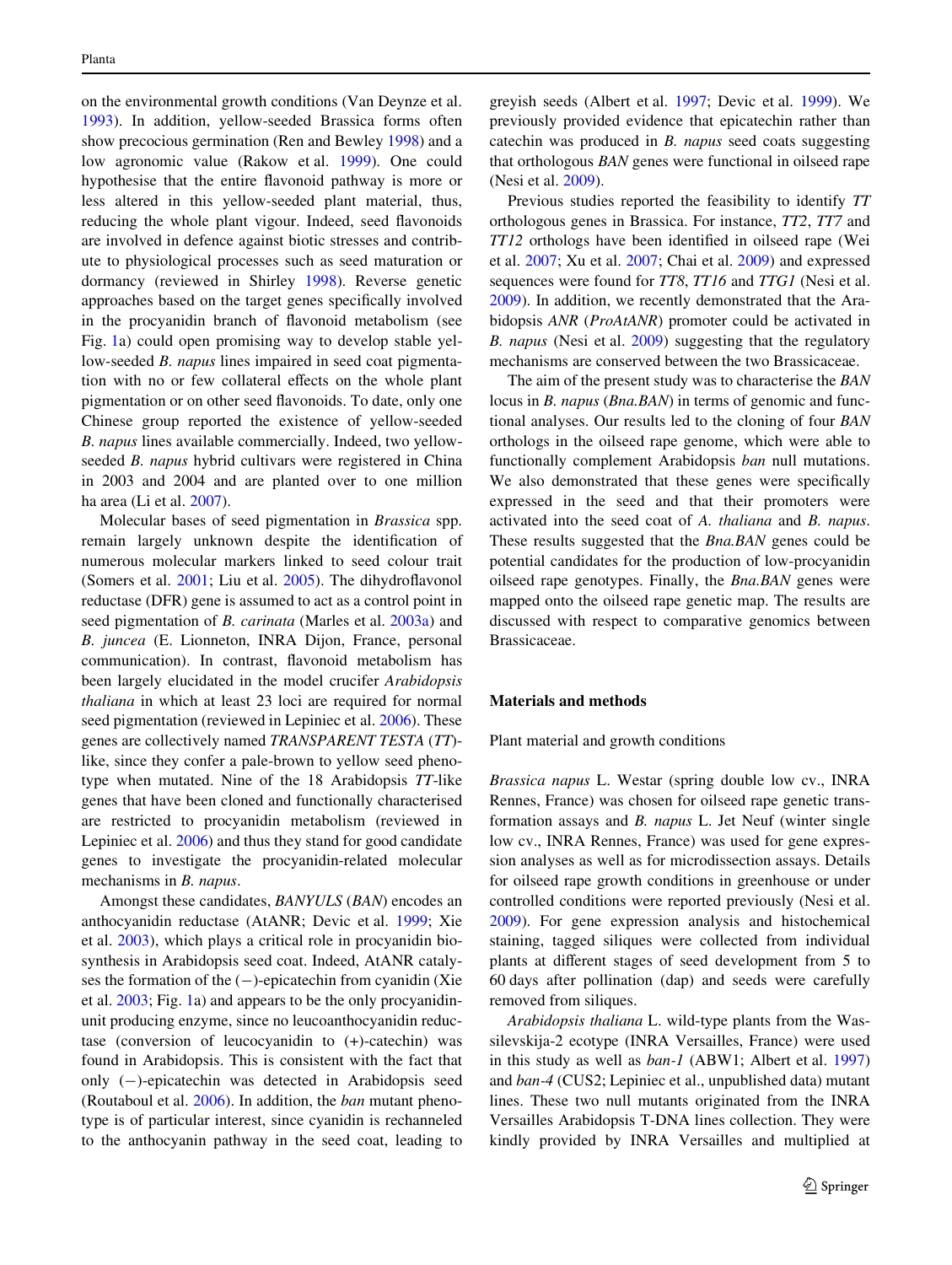INRA Rennes. Arabidopsis plants were routinely grown in a greenhouse (16-h photoperiod, 10–15°C night/20–25°C day temperature) on Traysubstrat 092 (Klasmann-Deilmann, Bourgoin Jallieu, France). For genetic transformation, 20–30 plants were grown together in 15 cm  $\emptyset$  pots until flowering. For histochemical analyses, developing siliques of Arabidopsis transgenic plants were harvested at several days after flowering  $(1-10 \text{ daf})$  and carefully opened to allow seed staining and observations. For aseptic growth, seeds were surface sterilized and plated on MS medium. Petri dishes were incubated 48 h at 4°C to break seed dormancy and then placed into a growth room  $(22 \pm 2^{\circ}\text{C}; 16 \text{ h}/8 \text{ h}$  light/dark; 70 µmol m<sup>-2</sup> s<sup>-1</sup> light intensity) to allow germination.

## Nucleic acid manipulations

Genomic DNA was isolated from young plant leaves using a cetyltrimethylammonium bromide method (Doyle and Doyle [1990](#page-14-4)) and treated with RNaseA (0.1 mg/mL). To check the presence of transgenes in the genome of transformed plants, we used a simplified genomic DNA extraction procedure as described by Klimyuk et al. [\(1993](#page-14-5)). Plasmid DNA was purified from bacterial overnight culture using the Qiagen Plasmid Maxi Kit (Qiagen, Chatsworth, CA, USA), following the recommendations of the supplier.

Total RNA from plant organs was extracted with the SV Total RNA Isolation System (Promega, Madison, WI, USA) according to the instructions of the manufacturer. The Absolutely RNA® FFPE Kit (Stratagene, Amsterdam, The Netherlands) was used to recover total RNA from paraffin-embedded tissues. All the extracts were treated with RNase-free DNase I (Promega) and RNA quality and quantity was estimated as described previously (Nesi et al. [2009](#page-15-2)). DNA-free RNA extract was converted into firststrand cDNA using the SuperScriptII pre-amplification system for first-strand synthesis kit (Invitrogen, Glasgow, UK) and oligo( $dT$ )<sub>12–18</sub>, following the manufacturer's recommendations.

Polymerase chain reactions (PCR) were conducted in a  $20 \mu L$  mix containing 10 ng of DNA, 0.25 mM of dNTPs (Promega),  $0.5 \mu M$  of each primers (Eurogentec, Angers, France) and 0.5 U of *Taq* DNA polymerase (Promega) in the appropriate buffer  $(1\times)$  supplemented with 2.5 mM  $MgCl<sub>2</sub>$ . The amplification programme was run on a PTC-225 thermocycler (MJ Research, Waltham, MA, USA) with the following conditions: 35 cycles of denaturation at 94°C for 30 s (3 min for the first cycle), annealing at  $55-60^{\circ}$ C for 30 s and elongation at 72°C for 1 min 30 s (10 min for the last cycle). Sequences of primers used during the course of this work are given in Table [1](#page-4-0). Enzymatic restriction of PCR products was conducted in a  $10 \mu L$  mixture containing  $5 \mu L$  of PCR sample and  $5 U$  of enzyme (Promega), in the appropriate buffer  $(1\times)$  supplemented with 1% BSA. PCR samples and enzymatic restriction products were migrated onto a 2.5% (w/v) agarose electrophoresis gel.

## Isolation of *Bna.BAN* genes

To recover the genomic clones carrying *Bna.BAN* sequences, we used the *B. napus* BAC "DarmorBZH" library (also named Bna-B-DarmorBZH) generated by Genoplante. The complete library consists of 73,728 clones of 200–250 kb genomic DNA each, thus, representing around 12 genome equivalents of *B. napus* L. Darmor-*bzh* (winter double low cv.). Bna-B-DarmorBZH is maintained at CNRGV (INRA Toulouse) and available upon order [\(http://cnrgv.toulouse.inra.fr/en/library/genomic\\_resource/](http://cnrgv.toulouse.inra.fr/en/library/genomic_resource/Bna-B-DarmorBZH) [Bna-B-DarmorBZH\)](http://cnrgv.toulouse.inra.fr/en/library/genomic_resource/Bna-B-DarmorBZH). Only 232 amplification reactions are needed to recover a clone coordinate in plate–row–column format (192 plate pools, 16 row pools per plate and 24 individual columns per line). Primer combinations used for screening the Bna-B-DarmorBZH library during the course of this study were AtANR-UP/AtANR-RP and BnBAN-UP1/BnBAN-RP1 (Table [1\)](#page-4-0). Individual BACs were obtained from the CNRGV with the following coordinates in plate–row–column format: 7O16, 8G5, 9A6, 42O14, 44M20, 48G5, 48M22, 49N16, 60P24, 79G17, 88G15, 89H8, 96L14, 101P20, 127L14, 127P11, 174I21 and 185N20. Selected BACs were sequenced by BnBAN-UP1, BnBAN-UP2, BnBAN-UP3 and BnBAN-UP4 primers (Table [1\)](#page-4-0).

5'- and 3'-genomic sequences of *Bna.BAN* genes were isolated using a PCR walking approach on BAC clones 8G5, 89H8 and 127P11. The procedure was essentially performed as described by Devic et al. ([1997\)](#page-14-6). BAC DNA preparations ( $\sim$ 500 ng) were submitted to a blunt-end enzymatic restriction using *Dra*I or *Eco*RV before ligation to an adapter duplex to produce two independent walk libraries per BAC.  $5'$ - and  $3'$ -genomic regions were amplified using a pair of nested primers specific to the *Bna.BAN*coding sequences in combination with a pair of nested primers specific to the adapter (AP[1](#page-4-0) and AP2; Table 1). The amplified fragments were cloned into the  $pGEM^{\omega}$ -T plasmid according to the recommendations of the supplier (Promega) and sequenced. Primers used were as following (see Table [1](#page-4-0)): BnBAN-RP2 to clone the  $5'$  region of 89H8, BnBAN-RP2 followed by BnBAN-RP3 to clone the 5 regions of 8G5 and 127P11 and BnBAN-UP5 to clone the 3 regions of 8G5 and 127P11.

#### Constructs and plant transformation

All PCR products used for construction of transgenic plants were generated by using *Pfu* (Stratagene, La Jolla, CA, USA) or KOD Hot Start DNA polymerase (Novagene,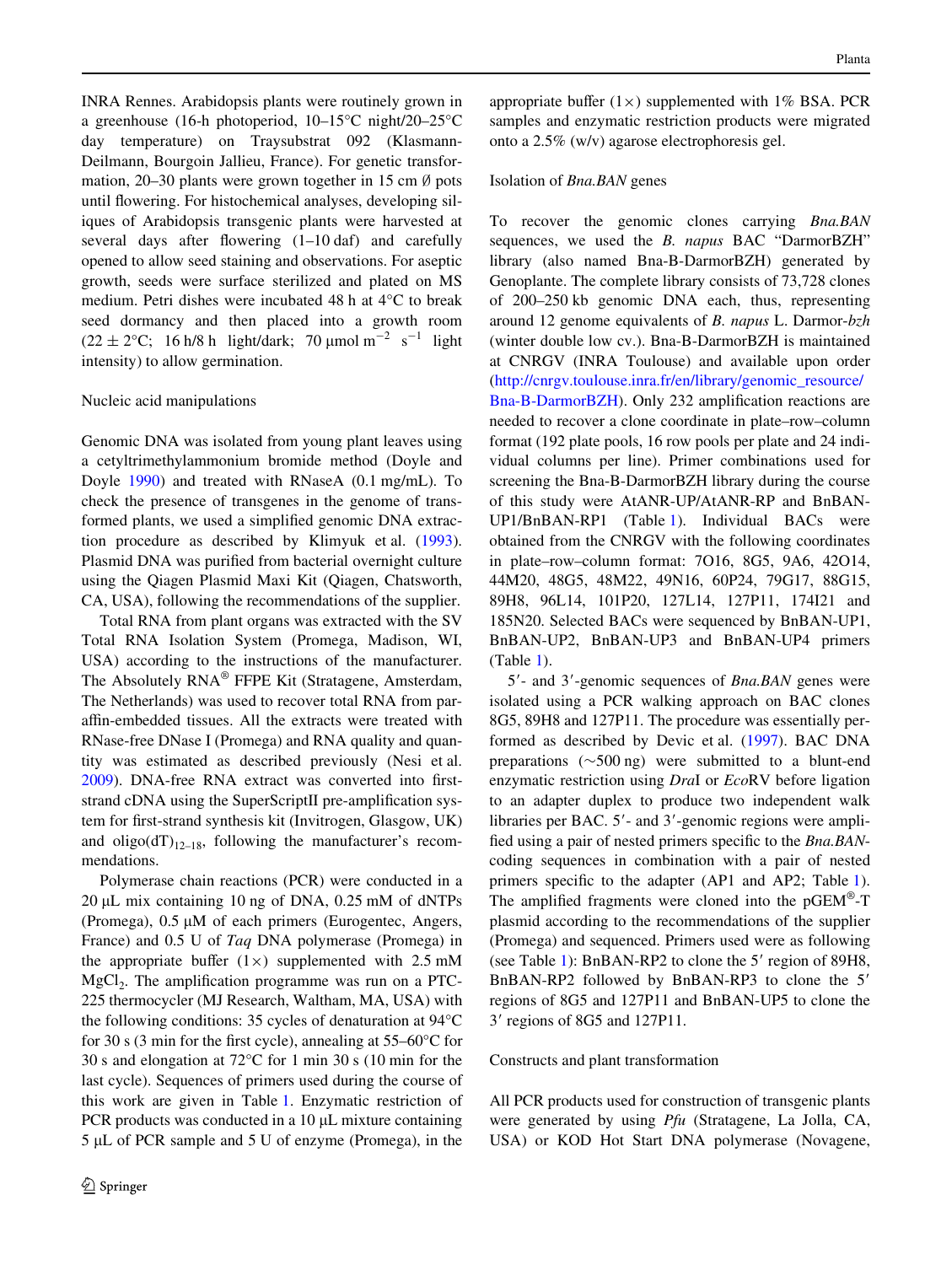<span id="page-4-0"></span>**Table 1** List of primers used in this study

| Primer names                       | Sequences <sup>a</sup> $(5' \rightarrow 3')$ |  |  |
|------------------------------------|----------------------------------------------|--|--|
| AtANR-UP                           | GTCATTGGTGGCACGGGAAACTTAGCCT                 |  |  |
| AtANR-RP                           | GATCGGAGTTGCGACATGGAAGATGTA                  |  |  |
| BnBAN-UP1                          | TACAAGGAGTGATCAACGTGTTG                      |  |  |
| BnBAN-UP2                          | GATTTTCTCACAAAGGAGAAGC                       |  |  |
| BnBAN-UP3                          | CGGTGGCACAGGAAACTTAGC                        |  |  |
| BnBAN-UP4                          | CAAGGAAATGCAGAAGCTATC                        |  |  |
| BnBAN-UP5                          | GGAGATGTATGATCAGATGG                         |  |  |
| BnBAN-UP6                          | CTTCTTCTGATTCTTAGGTGAG                       |  |  |
| BnBAN-UP7                          | <b>ATCAAGTAAAAAGATCAAAATC</b>                |  |  |
| BnBAN-RP1                          | ATAGCTTCTGCATTTCCTTGAG                       |  |  |
| B <sub>n</sub> BAN-RP <sub>2</sub> | GAATAGAGGCTAAGTTTCCTGTGC                     |  |  |
| BnBAN-RP3                          | AACTAACTTGTTTACCTTCTTC                       |  |  |
| BnBAN-RP4                          | <b>TAAAATCGACCAACATATTAT</b>                 |  |  |
| BnaABANa-RP                        | <b>TTACATACATTATGTAAAAATG</b>                |  |  |
| BnaCBANa-RP                        | <b>TTCCATGATCTAAAAACACTG</b>                 |  |  |
| BnaCBANb-RP                        | <b>ATCTAACTCAAGTATCAAGC</b>                  |  |  |
| BnBANa-ATG                         | ATGACAAGCACTGATCAGACCAC                      |  |  |
| BnBANa-Stop                        | GATTCTTTAGGCCCATCGGTTTGTC                    |  |  |
| BnBANb-ATG                         | ATGGCAACCGTTGATCAGACCG                       |  |  |
| <b>BnBANb-Stop</b>                 | <b>TTAAGGTTTGATCAATCCTTTTGACTC</b>           |  |  |
| pBnBAN-UP                          | attB1-CTTCTTCTGATTCTTAGGTG                   |  |  |
| pBnBANa-RP                         | attB2-ATATATTATAAATTCTTAAC                   |  |  |
| pBnBANb-RP                         | attB2-ATTAAATTCTTAAGACACAG                   |  |  |
| BnEF1-UP                           | TCGAGACCACCAAGTACTACTGCAC                    |  |  |
| BnEF1-RP                           | GATCCTTGACAGCAACATTCTTAAC                    |  |  |
| AP1                                | GGATCCTAATACGACTCACTATAGGGC                  |  |  |
| AP2                                | <b>CTATAGGGCTCGAGCGGC</b>                    |  |  |
| T7                                 | GTAATACGACTCACTATAGGGC                       |  |  |

<sup>a</sup> attB1 and attB2 refer to the Gateway<sup>®</sup> recombination sequences

Madison, WI, USA) as robust and high-fidelity DNA polymerases. Molecular cloning was conducted in *Escherichia coli* DH10B that showed total sensitiveness to the *ccdB* gene product inserted into Gateway® cassettes. The integrity of the constructs was checked both by sequencing and through enzymatic restrictions. The resulting binary vectors were electroporated into *Agrobacterium tumefaciens* C58C1pMP90 strain (Koncz et al. [1984\)](#page-14-7).

For complementation assays, the coding regions (CDS) of the targeted genes were amplified from cDNA preparation using primer sets BnBANa-ATG/BnBANa-Stop for *BnaA.BANa* and *BnaC.BANa* CDS and BnBANb-ATG/ BnBANb-Stop for *BnaA.BANb* and *BnaC.BANb* CDS (Table [1\)](#page-4-0). PCR products were blunt-end ligated into the polylinker of the pMagic binary vector (Nesi et al. [2002\)](#page-15-16) which carries the expression cassette *Pro35S*<sup>2</sup> ::Term (i.e*.*, double-enhanced 35S promoter of cauliflower mosaic virus [CaMV]::CaMV polyadenylation signals). The orientation of the clones was checked by restriction enzyme, PCR amplification and sequence analyses.

For generation of promoter-*UidA* transcriptional fusions, a region upstream of the ATG start codon (including promoter and 5'-untranslated region) was cloned into the entry vector pDONR™ 207 using the Gateway<sup>®</sup> BP clonase<sup>®</sup> II enzyme mix (Invitrogen), sequenced and transferred into the binary vector pBIB101GUS (F. Divol, B. Dubreucq and J.C. Palauqui, INRA Versailles, unpublished data) by an LR recombination reaction (Gateway<sup>®</sup> LR clonase<sup>®</sup> II enzyme mix, Invitrogen). Primer sets used for the generation of the promoter fragments were as following: pBn-BAN-UP/pBnBANa-RP and pBnBAN-UP/pBnBANb-RP to generate 230-bp fragments of *ProBnaC.BANa* and *ProBnaC.BANb*, respectively.

Genetic transformation of oilseed rape was carried out according to Sparrow et al. [\(2004,](#page-15-17) [2006](#page-15-18)). Seeds were sown on full strength MS at a density of 20 seeds per 90-mm  $\emptyset$ Petri dish. The plates were maintained 72 h at 4°C before being transferred in the growth room for seed germination. Cotyledonary petioles were excised from 7-day-old seedlings, dipped into an overnight suspension of *Agrobacterium* (adjusted to  $OD_{650nm} = 0.1$ ) and placed on co-cultivation medium (MS medium with  $30 \text{ g L}^{-1}$  sucrose, 8 g L<sup>-1</sup> plant agar, 2 mg L<sup>-1</sup> BAP, pH = 5.7) in the growth room for 72 h. The explants were then transferred to selection medium (co-cultivation medium supplemented with 400 mg  $L^{-1}$  timentin and 25 mg  $L^{-1}$  kanamycin as selective agent). Controls (explants that had or had not been inoculated with *Agrobacterium*) were established on a kanamycin-free medium. All explants were transferred to fresh selection medium after 3 weeks. The first green shoots appeared 5–6 weeks after inoculation, usually via a callus phase. Elongated shoots were excised from calli and transferred on rooting medium consisting of half-strength MS salts, MS vitamins, 10 mg  $L^{-1}$  sucrose, 5 mg  $L^{-1}$  IBA, 1 g L<sup>-1</sup> gelrite and 4.1 g L<sup>-1</sup> plant agar, supplemented with  $400 \text{ mg } L^{-1}$  timentin and  $50 \text{ mg } L^{-1}$  kanamycin. Shoots were maintained on this medium until rooting. Further subculturing was done to ensure that a main stem was isolated. Rooted shoots were then transferred to the greenhouse where they were maintained under propagator during the first 2 weeks to ensure correct acclimatisation. For each construct, oilseed rape transformation was conducted as two independent replicates with 300 cotyledonary explants inoculated per replicate as well as a further 10 inoculated and 10 non-inoculated explants established on selectionfree medium as controls. Positive transgenics were identified by PCR analysis for green shoots rooting on kanamycin. All plant growth regulators and antibiotics were from Duchefa Biochemie (Haarlem, The Netherlands).

Arabidopsis plants were transformed by floral dipping (Clough and Bent [1998](#page-14-8)) using 0.05% of Silwet L-77 (Lehle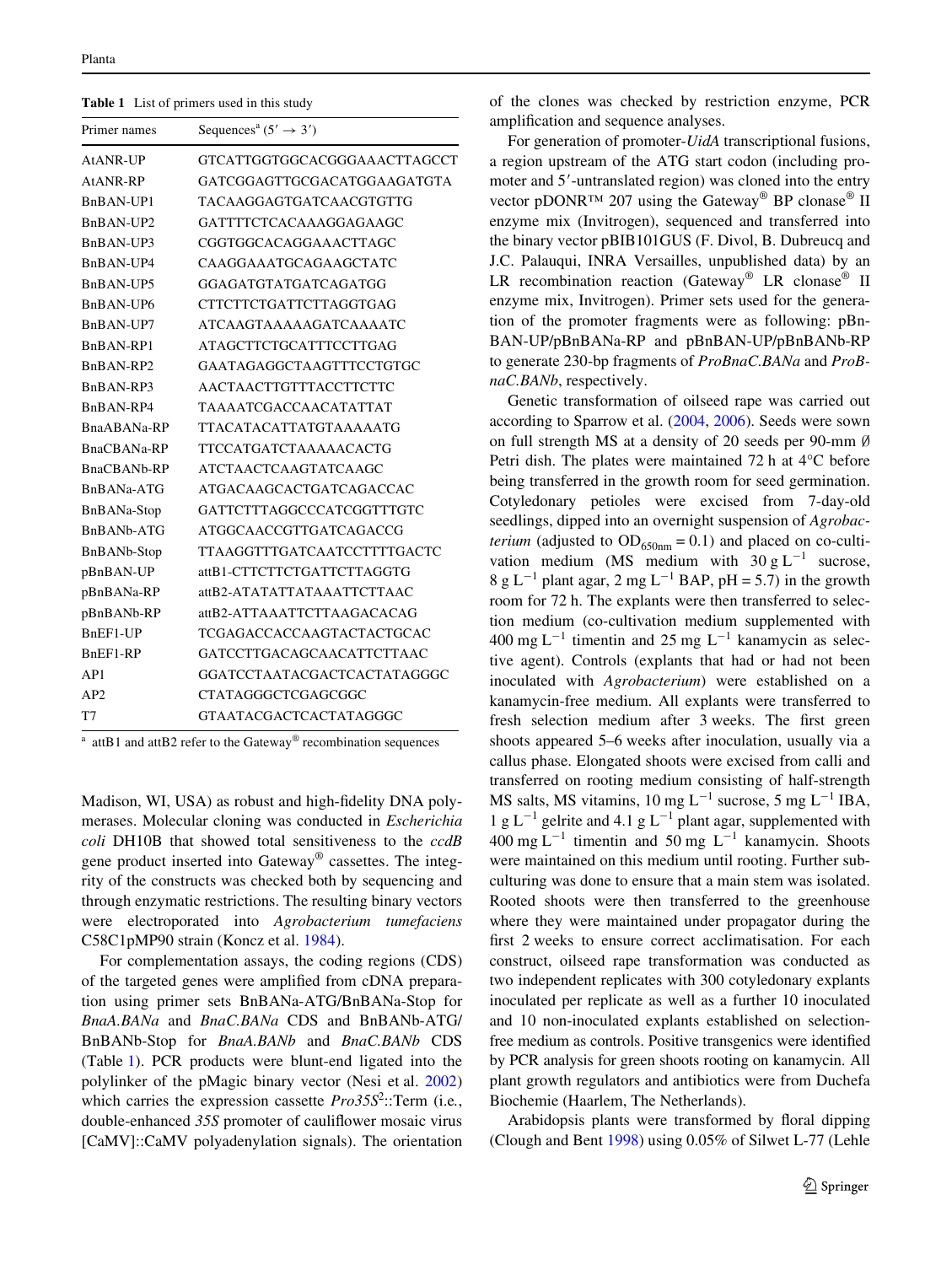seeds, Round Rock, TX, USA). Primary transformants were selected on Murashige and Skoog medium supplemented with hygromycin  $(75 \text{ mg L}^{-1})$  or kanamycin  $(50 \text{ mg } L^{-1})$  and then transferred in soil for further characterisation.

GUS staining and observations of organs from transgenic plants carrying promoter-*UidA* transcriptional fusions were carried out as described by Nesi et al. ([2009](#page-15-2)). Samples for seed sections were treated as described elsewhere (Nesi et al. [2009](#page-15-2)) and resin-embedded using the Technovit 7100 resin kit (Heraeus Kulzer Histo-Technik, Wehrheim, Germany) according to the manufacturer's instructions. The embedded samples were sectioned to a thickness of 18  $\mu$ m using a semiautomatic microtome (HM335E, Microm, Microtech, Francheville, France) equipped with metallic blades (Heraeus Kulzer). Sections were observed with a microscope (Axioskop2 Plus, Zeiss, Jena, Germany) under brightfield optics.

# Sample preparation and laser microdissection of *B. napus* seeds

Immature seeds were collected at 15 dap and immersed immediately into  $5$  mL of freshly prepared fixative  $(1/0.8)$ [v/v] ethanol/RCL2; Delfour et al. [2006](#page-14-9); Alphelys, Plaisir, France) maintained on ice. Seeds in fixative were subjected to 4 h of vacuum  $(15, 15, 30 \text{ min and } 3 \text{ h})$  at  $4^{\circ}$ C to assist sinking of tissue and infiltration, and stored in fixative at  $4^{\circ}$ C for 24 h. Fixed samples were dehydrated at room temperature through a graded series of ethanol (2 h each [v/v] 75, 80, 90, 100, 100 and 100%), followed by three toluene baths (100% 2 h each). Toluene was replaced by two liquid paraffin baths (Paraplast Normal Bulk, Labonord, France) 2 and 3 h at 65°C and the samples were then embedded in paraffin. Ten micrometers thick sections were cut with a microtome, floated in water on microscope slides (Superfrost Plus), dried at  $42^{\circ}$ C for 15 min, deparaffinised in xylene for 10 min and stored under vacuum for maximal 1 h before microdissection.

Laser microdissection was performed using the Veritas™ instrument (Arcturus Biosystems, Mountain View, CA, USA). Laser cutting method was used to cut and remove tissue fragments. Cells encircled on the computer screen using a mouse were then cut by UV laser (349 nm wavelength) and captured onto PEN membrane glass slide (Molecular Devices, Sunnyvale, CA, USA). Care was taken to preserve the integrity of the cells of interest. Capture conditions with IR laser (810 nm wavelength) were optimised to obtain a clean, narrow excision of the selected cells: 20 XT objective, power 90 and pulse 3500.

## Genetic mapping

For mapping of *Bna.BAN* genes, we used the Stellar  $\times$  Drakkar (SD) doubled haploid (DH) population and the Darmor- $bzh \times Y$ udal (DY) DH population that consist of 94 and 445 genotyped DH lines, respectively (Lombard and Delourme [2001](#page-15-19); Delourme et al. [2006](#page-14-10)). Primer sets used for genetic mapping were as following: BnBAN-UP6/BnaABANa-RP for *BnaA.BANa* and BnBAN-UP7/BnaCBANa-RP for *BnaC.BANa*. Linkage analyses were performed using MAPMAKER/EXP version 3.0b (Lincoln et al. [1993](#page-15-20)). Framework map used in this study was constructed in Lombard and Delourme ([2001\)](#page-15-19) for SD and updated in Delourme et al. [\(2006](#page-14-10)) for DY. *Bna.BAN* genes were assigned to a linkage group using the ASSIGN command (LOD threshold = 4.0) and then placed in the most confident interval with the PLACE command  $(LOD$  threshold = 2.0). Segregation data for single loci flanked by double crossovers were re-examined. Recombination frequencies were converted into centimorgans with the Kosambi function (Kosambi [1944](#page-14-11)).

Monosomic and polysomic addition lines carrying one or several additional C chromosomes from either *B. napus* or *B. oleracea* were established in our group (A.M. Chèvre and F. Eber, INRA Rennes, unpublished results). These lines were used to assign monomorphic markers corresponding to a specific C chromosome.

#### Sequence analyses

Sequence similarity searches were performed using the BLAST algorithm according to Altschul et al. ([1990\)](#page-14-12) through the NCBI server where 458,264 *B. napus* expressed hits have been released (last update 11 July 2008) and assembled into 26,733 clusters (UniGene Bna Build #17). BLASTN option was used to recover oilseed rape ESTs starting from Arabidopsis sequences. The cDNA clones BN15019B21 (GenBank CD813283), BN25045I20 (GenBank CD822528) and BN25045M17 (GenBank CD822594) were obtained from Genoplante oilseed rape cDNA libraries BN15 (ID = Lib. 13977) and BN25  $(ID = Lib. 13979)$ , and were sequenced by T7, BnBAN-UP1 and BnBAN-UP4 primers (Table [1](#page-4-0)). All DNA sequences were performed by Cogenics (Grenoble, France).

Sequence alignments were inferred by ClustalW and drawn with Boxshade [\(http://www.ch.embnet.org/software/](http://www.ch.embnet.org/software/Box_form.html) Box form.html). Restriction patterns were generated with RESTRICT ([http://mobyle.pasteur.fr/cgi-bin/MobylePor](http://mobyle.pasteur.fr/cgi-bin/MobylePortal/portal.py?form=restrict)[tal/portal.py?form=restrict\)](http://mobyle.pasteur.fr/cgi-bin/MobylePortal/portal.py?form=restrict). PLACE database [\(http://www.](http://www.dna.affrc.go.jp/PLACE/signalup.html) [dna.affrc.go.jp/PLACE/signalup.html\)](http://www.dna.affrc.go.jp/PLACE/signalup.html) was used to look for *cis*-acting regulatory DNA elements in promoter sequences. Amino acid sequences were submitted to SCANPROSITE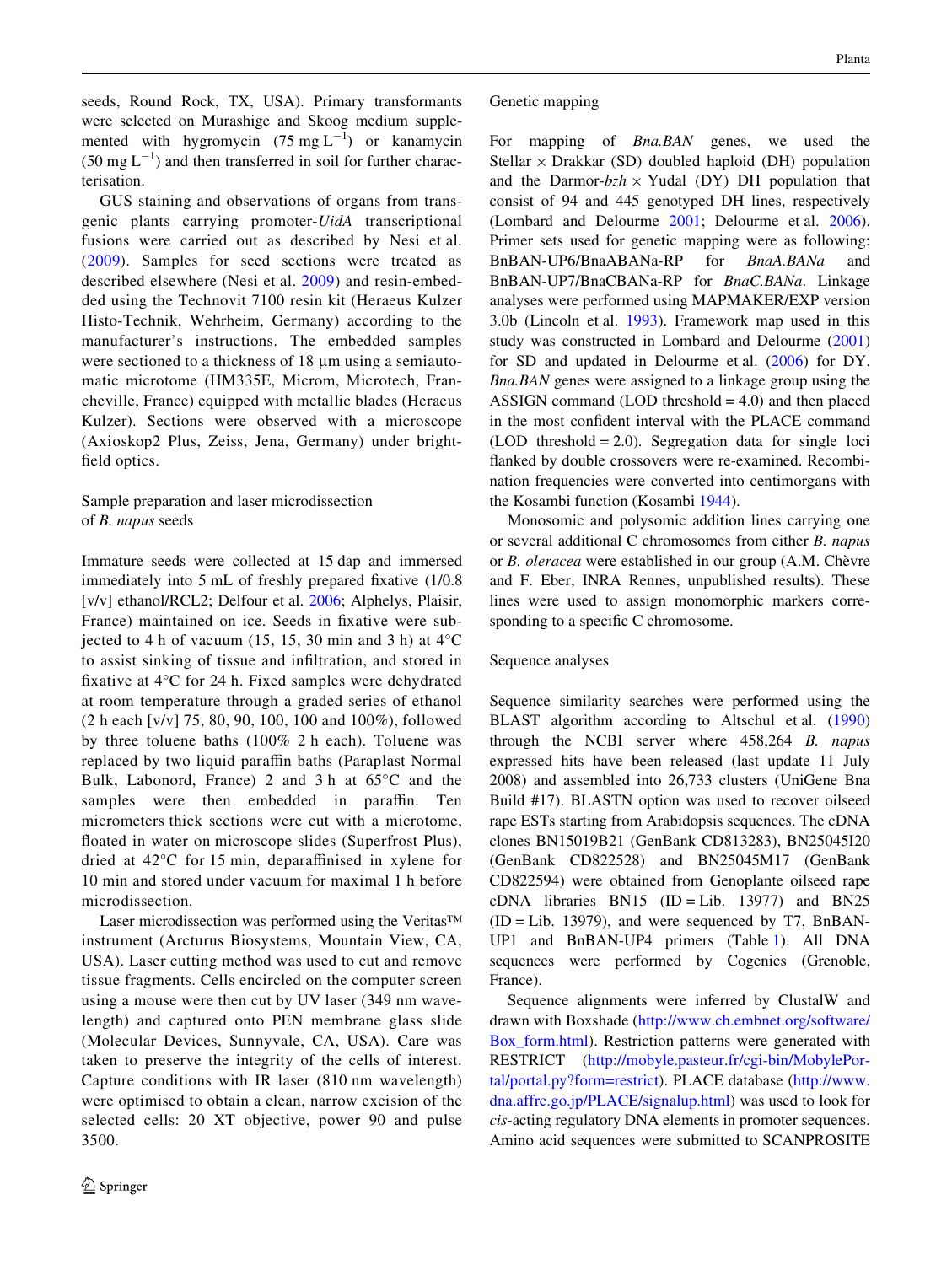[\(http://www.expasy.ch/tools/scanprosite/\)](http://www.expasy.ch/tools/scanprosite/) to retrieve protein domains and functional sites and to the 2ZIP server [\(http://](http://2zip.molgen.mpg.de/index.html) [2zip.molgen.mpg.de/index.html](http://2zip.molgen.mpg.de/index.html); Bornberg-Bauer et al. [1998\)](#page-14-13) to predict leucine zippers.

For distance analysis, an alignment of the most conserved region amongst plant ANR amino acid sequences was generated with ClustalW. The corresponding distance matrix was calculated and submitted to a neighbour-joining analysis using the Treecon algorithm (Van de Peer and De Wachter [1994](#page-15-21)) to infer a branching pattern. For statistical analysis, 1,000 bootstraps replications were performed. The consensus tree was drawn with the Treecon package. The sequences mentioned in this study were as following with their GenBank accession numbers given into parentheses. For *A. thaliana*, AtANR (At1g61720; Devic et al. [1999\)](#page-14-1) and AtDFR (At5g42800; Shirley et al. [1992\)](#page-15-22); for *B. napus*, BnaC.BANa (FJ938333), BnaC.BANb (FJ938334), BnaA.BANa (FJ938335) and BnaA.BANb (FJ938336) (this study); for *B. oleracea* BolC.BANa (FJ938337) and BolC.BANb (FJ938338) (this study); for *B. rapa* BraA.BANa (FJ938339) and BraA.BANb (FJ938340) (this study); for *Diospyros kaki*, DkANR (BAF56654; Ikegami et al.  $2007$ ); for strawberry *Fragaria*  $\times$  *ananassa*, FraANR-a (ABG76843), FraANR-b (ABG76842) and Fra-ANR-c (ABD95362) (Almeida et al. [2007](#page-14-15)); for *Ginkgo biloba*, GbANR (AAU95082; Shen et al. [2006](#page-15-23)); for *Gossypium hirsutum*, GhANR (ABM64802; Xiao et al. [2007](#page-16-4)); for *Lotus corniculus*, LcANR1 (ABC71337), LcANR2 (ABC71336), LcANR1-1 (ABC71332), LcANR1-2 (ABC71333), LcANR1-3 (ABC71334) and LcANR1-4 (ABC71335) (Paolocci et al. [2007\)](#page-15-24); for *Lotus uliginosus*,

<span id="page-6-0"></span>

| <b>Table 2</b> BAN sequences in Brassica genomes |  |
|--------------------------------------------------|--|
|                                                  |  |

LuANR (ABM90632; direct submission); for apple *Malus*  $\times$  *domestica*, MdANR-a (AAZ79363; Pfeiffer et al. [2006](#page-15-25)), MdANR-b (AAX12184; Takos et al. [2006\)](#page-15-26) and MdANR-c (AAZ17408; direct submission); for *Medicago truncatula*, MtANR (AAN77735; Xie et al. [2003](#page-16-1)); for *Populus trichocarpa*, PtANR-BAN1 (EEE86150) an PtANR-BAN2 (EEE97882) (direct submission); for *Pyrus communis*, PcANR (ABB77695; Fischer et al. [2007\)](#page-14-16); and for *Vitis vinifera*, VvANR-a (BAD89742; Fujita et al. [2005](#page-14-17)) and VvANR-b  $(AAZ82409; Pfeiffer et al. 2006).$  $(AAZ82409; Pfeiffer et al. 2006).$  $(AAZ82409; Pfeiffer et al. 2006).$ 

## **Results**

Four *BAN* genes were retrieved into the *B. napus* genome

A total of 25 oilseed rape ESTs that showed high similarities with Arabidopsis *ANR* cDNA were identified within the public databases, amongst which 24 belong to the same cluster (Bna.5092; Table [2\)](#page-6-0). Sequence alignment of these 25 ESTs (data not shown) displayed four distinct groups of transcripts (Table [2](#page-6-0)). Three cDNA clones, namely CD822594 (group 2), CD813283 (group 3) and CD822528 (group 4), were obtained from Genoplante and subsequently sequenced. CD822594 and CD822528 were fulllength cDNAs of 1,202 and 1,217 bp respectively, including coding sequences of 1,026 bp each (data not shown). In contrast, CD813283 consisted of a partial cDNA of 1,132 bp with a truncated coding sequence of 966 bp. In addition, two ESTs from *B. rapa* were also found that belong to groups 3 and 4, respectively (Table [2](#page-6-0)), suggesting

| <b>Brassica UniGene</b><br>(GenBank acc. nb.) <sup>1</sup> | Group          | <b>Brassica ESTs</b><br>(GenBank acc. nb.) $^2$                                                                                                                  | B. napus BAC <sup>3</sup>                                            | <b>B.</b> napus<br>gene <sup>4</sup> | B. rapa<br>qene <sup>4</sup> | B. oleracea<br>gene <sup>4</sup> |
|------------------------------------------------------------|----------------|------------------------------------------------------------------------------------------------------------------------------------------------------------------|----------------------------------------------------------------------|--------------------------------------|------------------------------|----------------------------------|
| <b>Bna.5092</b><br>(B. napus)                              |                | EV050647 (B. napus)                                                                                                                                              | 7016, 44M20.<br>48M22, 49N16,<br>60P24, 88G15,<br>89H8, 174I21       | BnaC.BANa<br>(FJ938333)              |                              | BolC.BANa<br>(FJ938337)          |
|                                                            | $\overline{2}$ | CD822594, EE466708, EE465610,<br>EE473258, EE491004, EE491013,<br>EE491091. EE492802. EE492805.<br>EE494756, EE493132, EE495231,<br>EE496286, EE49646 (B. napus) | 8G5, 9A6, 42O14,<br>48G5, 79G17.<br>96L14, 101P20,<br>127L14, 185N20 | BnaC.BANb<br>(FJ938334)              |                              | <b>BolC.BANb</b><br>(FJ938338)   |
|                                                            | 3              | CD813283, EV037912, EV053281,<br>EV054925, EV071997, EV087253,<br>FG563454 (B. napus)                                                                            | None                                                                 | BnaA.BANa<br>(FJ938335)              | BraA.BANa<br>(FJ938339)      |                                  |
|                                                            | 4              | EV065050, EV065290 (B. napus)                                                                                                                                    | 127P11                                                               | BnaA.BANb<br>(FJ938336)              | BraA, BANb<br>(FJ938340)     |                                  |
|                                                            | 4              | CD822528 (B. napus)                                                                                                                                              |                                                                      | BnaA.BANb                            | BraA.BANb                    |                                  |
|                                                            | 3              | ES930526 (B. rapa)                                                                                                                                               |                                                                      |                                      | BraA.BANa                    |                                  |
|                                                            | 4              | EE517372 (B. rapa)                                                                                                                                               |                                                                      |                                      | BraA, BANb                   |                                  |

<sup>1</sup> When available cluster ID is given as defined by the UniGene Bna Build #17 that includes  $458,264$  rapeseed ESTs

<sup>2</sup> ESTs that correspond to cDNA clones obtained from Genoplante and used for further sequencing are underlined. CD813283 correspond to cDNA clone BN15019B21; CD822528 to cDNA clone BN25045I20 and CD822594 to cDNA clone BN25045M17

<sup>3</sup> BAC clones were identified within the Bna-B-DarmorBZH library and are given with coordinates in the plate-row-column format. Selected BACs for genomic DNA sequencing are underlined

4 Corresponding genomic sequences that were submitted to GenBank with accession numbers given into parentheses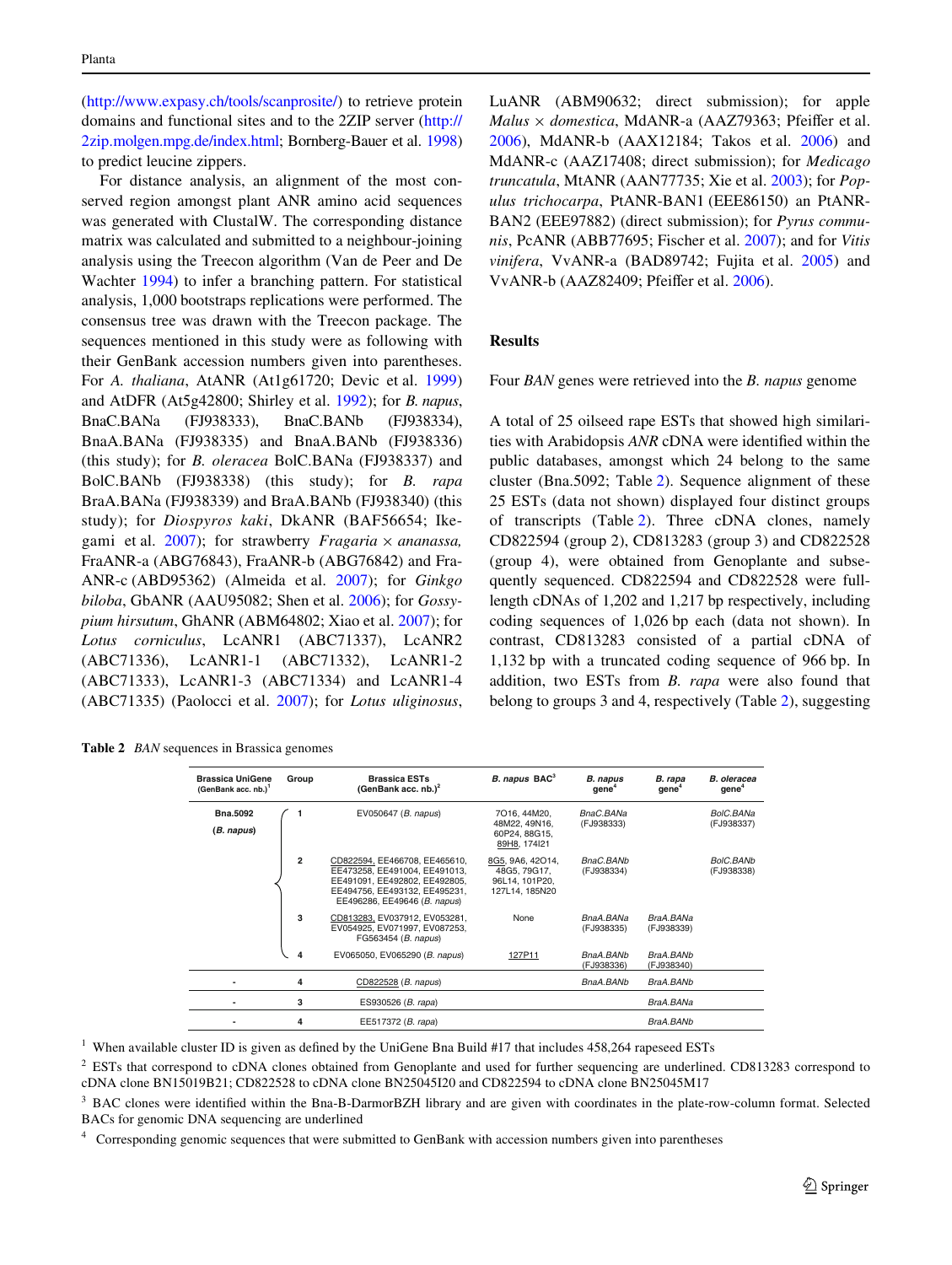that there were at least two *BAN* orthologs in the genome of both oilseed rape ancestors.

To recover genomic clones of *Bna.BAN* genes, we screened the Bna-B-DarmorBZH BAC library with primer pairs derived from Arabidopsis (AtANR-UP/AtANR-RP) or from oilseed rape ESTs (BnBAN-UP1/BnBAN-RP1). A total of 18 BACs were identified of which eight belong to sequence group nb.1, nine to group nb.2 and one to group nb.4 (Table [2](#page-6-0)). No BAC from the group nb.3 was isolated. BACs 89H8, 8G5 and 127P11 were selected as representative genomic sequences from groups 1, 2 and 4, respectively. Sequences of *Bna.BAN* genes carried by the three selected BACs were established using successively primers BnBAN-UP3, BnBAN-UP1, BnBAN-UP2 and BnBAN-UP4 (Table [1\)](#page-4-0) that were designed from cDNA sequences. In addition, 5- and 3-genomic sequences of *Bna.BAN* genes were obtained by PCR walking on selected BAC clones (see "[Materials and methods](#page-2-0)"). The three *Bna.BAN* genomic sequences were as following: *Bna.BAN* group 1 consisted of a 340-bp  $5'$  sequence followed by a 1,505-bp coding sequence and was deposited to GenBank as FJ938333 (Table [2](#page-6-0)), *Bna.BAN* group 2 consisted of a 1,400-bp coding sequence surrounded by 835- and 620-bp sequences in 5'- and 3'-ends, respectively and was deposited to GenBank as FJ938334 (Table [2](#page-6-0)), and *Bna.BAN* group 4 was  $2,417$ -bp long, including 639 bp in 5', 1,428 bp of coding sequence and  $350$  bp in 3' and was deposited to GenBank as FJ938336 (Table [2\)](#page-6-0). A fourth DNA sequence was directly amplified and cloned from genomic DNA of *B. napus* cv. Darmor-*bzh* using primer pair BnBAN-UP6/BnBAN-RP4 (Table [1](#page-4-0)). This sequence of 1,787 bp corresponded to group nb. 3 for which no BAC was found. It contained a coding region of 1,466 bp surrounded by 220 bp in  $5'$  and 101 bp in  $3'$ , it was deposited to GenBank as FJ938335 (Table [2\)](#page-6-0).

To build up the origin of the four *Bna.BAN*, we amplified and sequenced *BAN* genes from both oilseed rape progenitors using genomic DNA preparations from *B. rapa* var. Chiffu (genome AA) and *B. oleracea* var. C10 (genome  $CC$ ,  $2n = 18$ ). Two orthologs were identified in each progenitor genome that belong to two groups of homeology (hereafter called "a" and "b") and were named *BraA.BANa* (FJ938339), *BraA.BANb* (FJ938340), *BolC.BANa* (FJ938337) and *BolC.BANb* (FJ938338), according to Østergaard and King ([2008\)](#page-15-27) (Table [2\)](#page-6-0). Alignment of BAN deduced amino acid sequences from *Brassica* spp. revealed that *Bna.BAN* sequences fell into the two groups of homeology (Fig. [2a](#page-8-0)) and displayed similarities with either A- or C-homologs. Therefore, *Bna.BAN* genes from groups 1–4 were, respectively, renamed *BnaC.BANa* (FJ938333), *BnaC.BANb* (FJ938334), *BnaA.BANa* (FJ938335) and *BnaA.BANb* (FJ938336). Brassica *BAN* coding sequences consisted of six exons and the positions of the five introns were conserved with those from *AtANR* (Fig. [2a](#page-8-0)). When compared with Arabidopsis ANR sequence, Brassica BAN deduced proteins from the "b" homeology group displayed up to 83% of residue identity, whereas those from the "a" homeology family showed only 76% of identity. In addition, Brassica BAN proteins from a given homeology family (either "a" or "b") showed up to 97–99% residue identity, whereas this score only reached 79–81% of identity between proteins from the two homeology families. A classical Rossmann NAD(P)H/NAD(P) + binding domain, which is conserved amongst oxidoreductase proteins, was found at the N-terminus from Brassica BAN amino acid sequences (Fig. [2a](#page-8-0)). Finally, a perfect leucine repeat that did not correspond to a leucine zipper was predicted by the 2-ZIP Server within BAN protein sequences from the "b" group (residues +194, 201, 208, 215, 222 and 229). This region was also present in AtANR protein, but was not retrieved in Bna.BAN proteins from the "a" group due to the insertion of a proline residue at position +213 (Fig. [2a](#page-8-0)). Analysis of distance relationships between plant ANR-like sequences revealed that Brassica BAN sequences were closer to Arabidopsis ANR than to any other ANR-related sequence (Fig. [2b](#page-8-0)). In addition, the group formed by the Brassicaceae ANR/BAN seemed to have evolved independently from the other ANR from dicotyledonous plants (Fig. [2b](#page-8-0)).

To prove that *Bna.BAN* genes were functional orthologs of *AtANR*, a phenotypic complementation assay was conducted on homozygous *ban* mutants with *B. napus BAN* genes. *Bna.BAN* coding sequences were amplified and cloned into the pMagic binary vector to establish *Pro35S*<sup>2</sup> ::*Bna.BAN* constructs. Homozygous *ban-1* or *-4* Arabidopsis plants were independently transfected with each one of the four *Pro35S*<sup>2</sup> ::*Bna.BAN* constructs. For each transformation assay, from 10 to 50 independent primary transformants (T1) were obtained that all gave wild-type brown-seeded T2 progenies (Fig. [1b](#page-1-0)). Therefore, these results provided evidence that *Bna.BAN* genes were able to complement Arabidopsis *ban* mutations and that they could be considered as functional orthologs of *AtANR*.

## Genetic localisation of *Bna.BAN* loci

Locus-specific primer pairs were designed to map the *Bna.BAN* genes. The primer pair BnBAN-UP6/BnaA-BANa-RP (Table [1\)](#page-4-0) was specific of the *BnaA.BANa* locus. A polymorphic amplicon of  $\sim$ 1,300 bp in Darmor-*bzh* and of  $\sim$ 1,600 bp in Yudal was obtained (data not shown). Out of the 445 DY DH lines, 209 showed the Darmor-*bzh* phenotype and 195 the Yudal phenotype, which fitted to the expected 1:1 segregation ratio ( $\chi^2 = 0.48 < \alpha_{0.05} = 3.84$ ). The *BnaA.BANa* locus was located on chromosome A1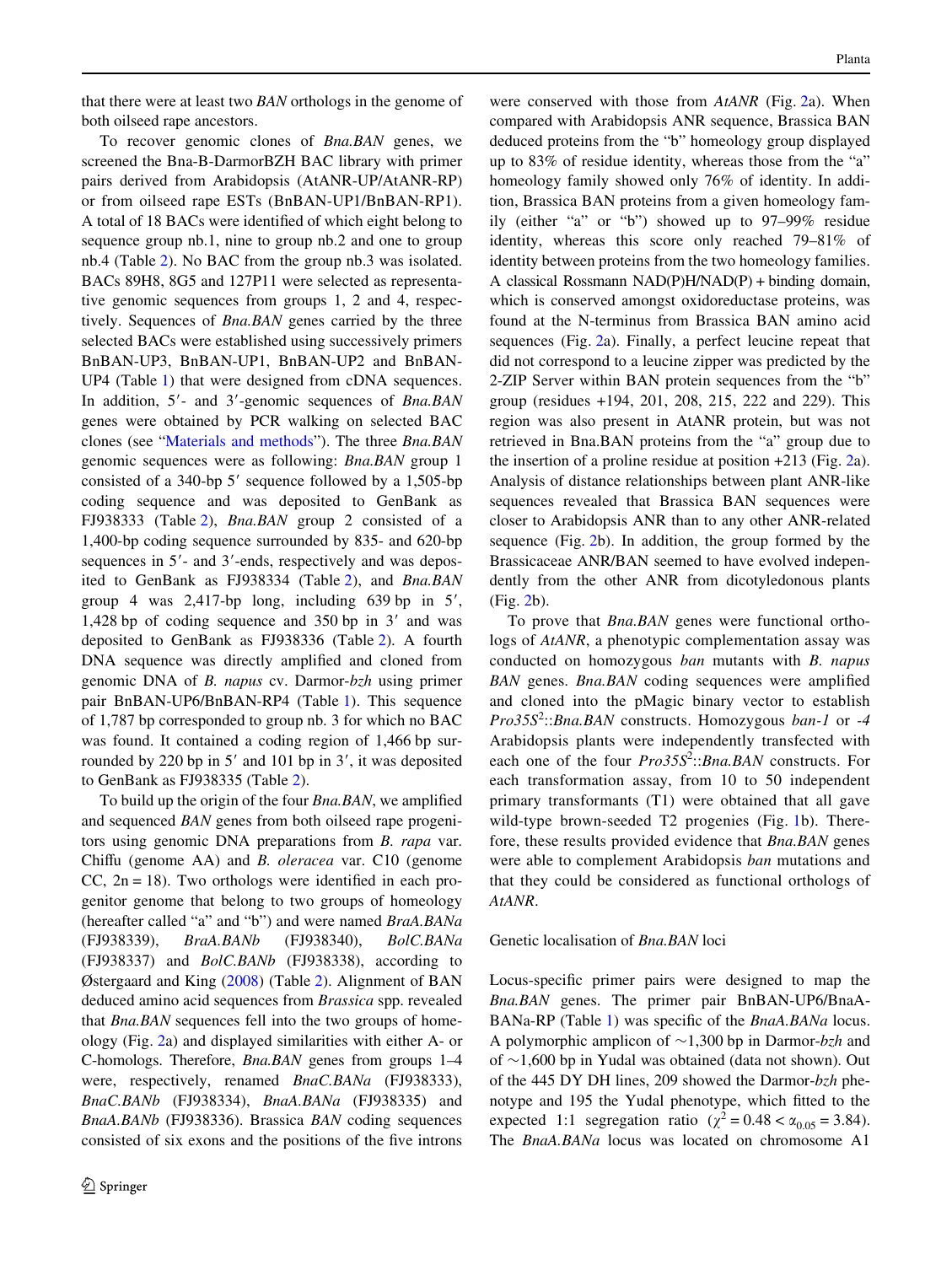<span id="page-8-0"></span>**Fig. 2** Relationships between Bna.BAN and plant ANR-like amino acid sequences. **a** Alignment of complete deduced amino acid sequences from Brassica BAN with AtANR. Residues are numbered from the putative translation initiation start codon. Identical residues are boxed in *black* and similar residues are shaded in *grey*. *Dashes* indicate gaps introduced in the sequences to allow maximal alignment. *Numbers* on the left side of the alignment refer to the four sequence groups identified for *Bna.BAN* genes (see Table [2](#page-6-0)). Positions of introns are indicated by the *arrowheads* above the alignment. The Rossmann NADB-binding domain consisting of the conserved motif GXGXXA is indicated (+). The six invariable residues of the leucine repeat predicted in BAN protein sequences are indicated by the *stars*. *Brackets* delimit the region (around 253 amino acid positions) used to build the distance tree shown in **b**. **b** Dendrogram of relationships between deduced amino acid sequences from Brassica Bna.BAN and plant ANR-like enzymes. A multiple alignment of protein sequences covering around 253 residues (**a**) was generated. The consensus tree was obtained by neighbour-joining analysis using Treecon, bootstrapped with 1,000 iterations and rooted using the AtDFR sequence. Bootstrap values are indicated before nodes when score was over 50%. Accession numbers of the different sequences used to build the dendogram are given in "[Materials and methods](#page-2-0)"



 $(LOD = 84.7)$  that corresponded to the former DY1b linkage group (Lombard and Delourme [2001\)](#page-15-19), in distances of 2.3 and 7 cM of the markers Bras013a (SSR) and G12.710 (RAPD), respectively (Fig. [3a](#page-9-0)).

Primer combination BnBAN-UP7/BnaCBANa-RP (Table [1\)](#page-4-0) was designed to amplify a  $\sim$ 1,400-bp fragment specific of the *BnaC.BANa* gene. The amplicon displayed one *Ssp*I restriction site in the Stellar sequence, resulting in restriction fragments of 800 and 600 bp (data not shown). Out of the 94 SD DH lines, 38 showed the Stellar phenotype and 46 the Drakkar phenotype consistent to the expected 1:1 segregation ratio ( $\chi^2 = 0.76 < \alpha_{0.05} = 3.84$ ).

The *BnaC.BANa* locus mapped to C1 (LOD = 17.9) and colocalised with Y15.1880 (RAPD) (Fig. [3a](#page-9-0)) which also mapped on the DY C1 linkage group in the vicinity of L02.940 (RAPD) and CZ1b704751 (PCR-specific marker).

No polymorphism was identified for *BnaA.BANb* and *BnaC.BANb* after sequencing the full genomic DNA on several oilseed rape accessions. We used plants that carried one or several additional C chromosomes to assign a fragment of  $\sim$ 600 bp specific to the *BnaC.BANb* gene (amplification with primers BnBAN-UP4/BnaCBANb-RP; Table [1](#page-4-0)). Our results clearly demonstrated that *BnaC.BANb* was located onto the C4 linkage group, since the amplicon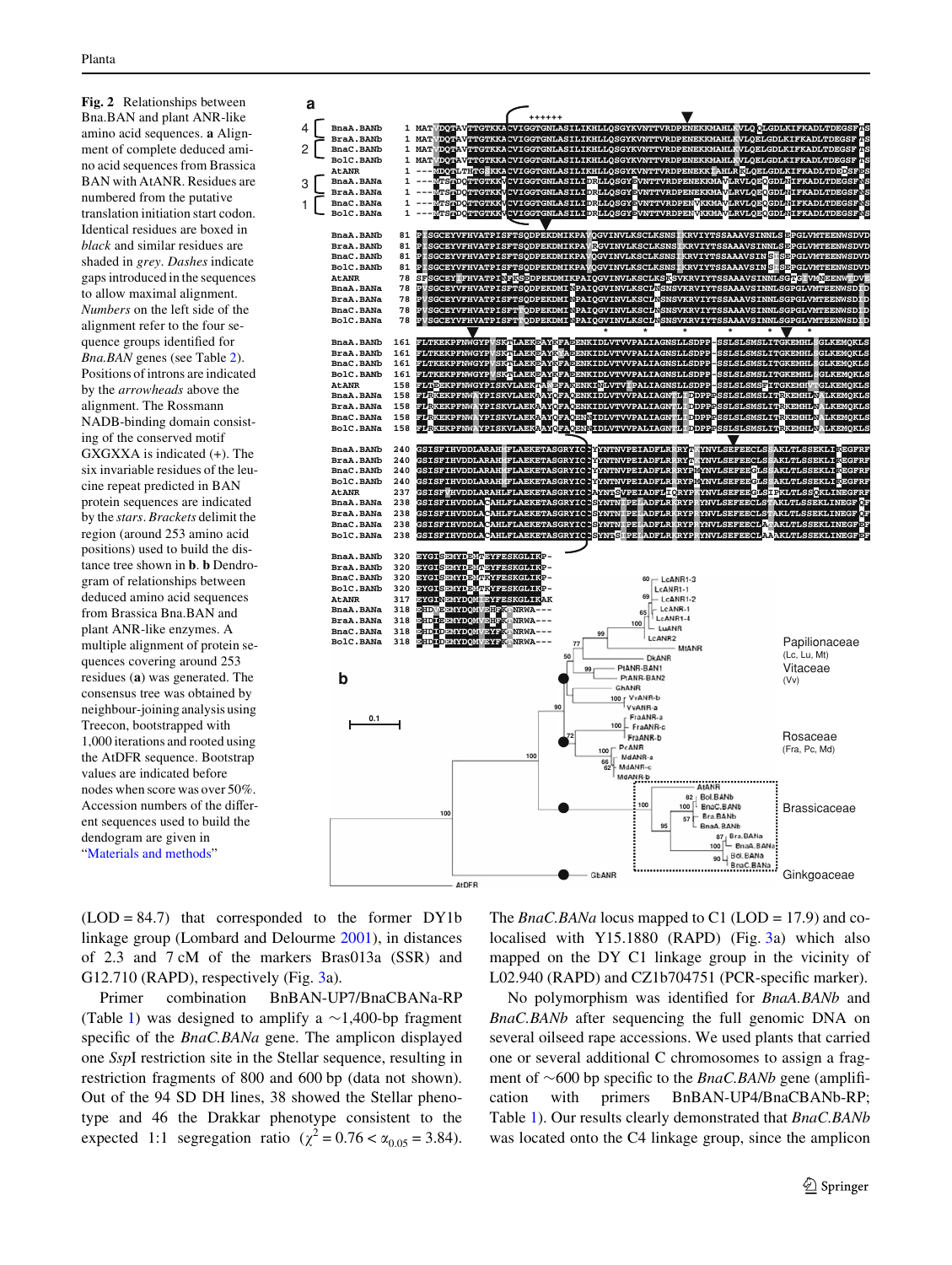

<span id="page-9-0"></span>**Fig. 3** Map positions of *Bna.BAN* genes in oilseed rape. **a** *BnaA.BANa* and *BnaC.BANa* mapped to chromosomes A1 and C1, respectively (shown by the *stars*). *Numbers* on the left side of the chromosomes are given in cM. Centromeric positions on the DY map are indicated by *double arrows* according to Pouilly et al. ([2008\)](#page-15-28). *Markers* are coloured according to the identified homologous regions in Arabidopsis (refer to colour legend in **a**). **b** Amplification of a specific *BnaC.BANb* fragment using mono- and polysomic lines carrying additional C chromosomes from either *B. napus* (plants *1*–*8*) or *B. oleracea* (plants *9*–*16*). Additional chromosomes present in each line are indicated below the corresponding *plant number*. *gDNA* genomic DNA

was detected in plant nb. 4 (additional C4, C5, C6 and C9 chromosomes) as well as in plant nb. 12 (C4, C5 and C8) but not in plant nb.  $5 (C5)$  (Fig.  $3b$  $3b$ ).

Expression pattern of *Bna.BAN* genes

Primer pair BnBAN-UP3/BnBAN-RP1 (Table [1\)](#page-4-0) was chosen to monitor global expression of the *Bna.BAN* genes, since these primers amplify the four corresponding sequences, resulting in the production of a 662-bp amplicon for *BnaA.BANa* or *BnaC.BANa* and a 659-bp amplicon for *BnaA.BANb* or *BnaC.BANb*. *Bna.BAN* transcripts accumulated in developing seeds from 5 to 45 dap, but not in vegetative parts (with the exception of a faint signal in hypocotyls) nor in reproductive organs (buds and flowers) (Fig. [4a](#page-10-0)). In addition, *Bna.BAN* transcripts were detected in seed coats as well as in silique coats and embryos during seed development (Fig. [4](#page-10-0)b).

To investigate the expression pattern of specific *Bna.BAN* genes, we used the presence of polymorphic enzymatic restriction sites on the corresponding BnBAN-UP3/ BnBAN-RP1 amplicon sequences. For instance, one and two *HhaI* restriction sites were identified on *BnaC.BANa* (position +505) and *BnaA.BANa* (+303 and +505), respectively, that differ from the *Hhal* restriction site found in both *BnaA.BANb* and *BnaC.BANb* (+330 each). On the same line, a *Hin*dIII restriction site (position +489) was found in *Bna.BANb* fragments, but not in *Bna.BANa* ones and a *Dra*I restriction site was specific to *BnaC.BANb* (+309). Enzymatic restriction assays were performed on amplification products (Fig. [4c](#page-10-0)) and allowed to distinguish two *Hha*I bands of 505 and 175 bp specific to *BnaC.BANa* and *BnaA.BANa*, respectively, one *Hin*dIII fragment of 498 bp specific to *BnaA.BANb*, one *DraI* fragment of 309 bp as well as one *HindIII/DraI* fragment of 180 bp both specific to *BnaC.BANb*. Taken together, these data provided evidence that the four *Bna.BAN* transcripts accumulated in *B. napus* seed. In addition, this result was confirmed at any seed developmental stage (Fig. [4](#page-10-0)c) as well as in all organs tested (data not shown), and there were no obvious differences in transcript level between the four copies.

Tissular localisation of *Bna.BAN* transcripts in seeds was analysed. For this purpose, fragments from the outer (OI, Fig. [5b](#page-11-0)) or the inner integument (II, Fig. [5c](#page-11-0)) were collected via laser microdissection of immature seeds at 15 dap, which corresponded to a developmental stage when the integuments were easily distinguishable (Fig. [5](#page-11-0)a). Total RNAs were extracted from these samples and first-strand cDNAs were synthesised that were used to monitor expression of *Bna.BAN* genes with BnBAN-UP3 and BnBAN-RP1 primers (Table [1\)](#page-4-0). Our results showed that *Bna.BAN* transcripts specifically accumulated into the inner integument (Fig. [5d](#page-11-0)).

#### Activation patterns of *Bna.BAN* promoters

The four sequences of the *Bna.BAN* promoters (see above for cloning details) were compared together and with the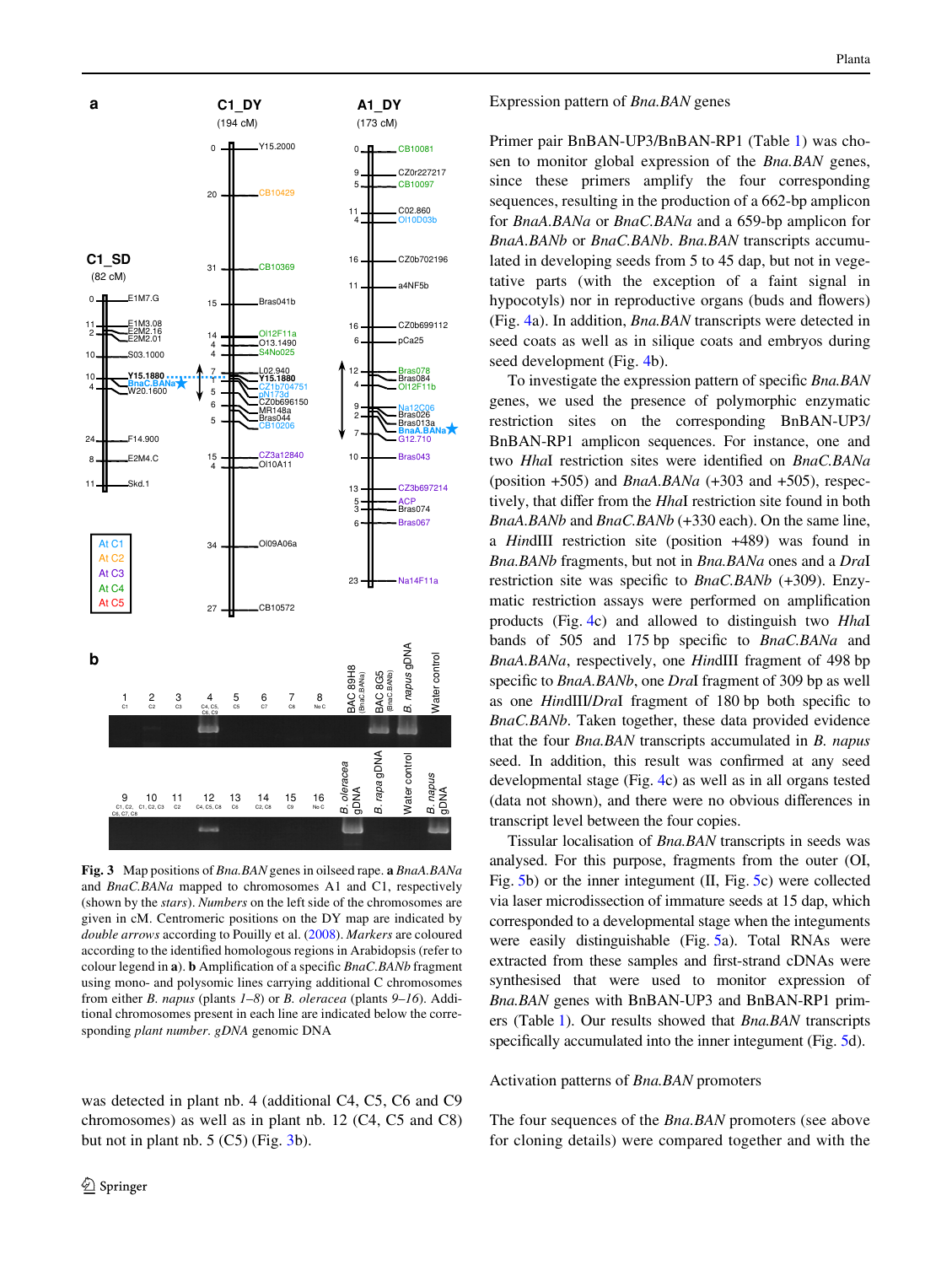

<span id="page-10-0"></span>**Fig. 4** Accumulation of *Bna.BAN* transcripts. **a** Global expression of *Bna.BAN* genes was monitored by 35 PCR cycles using primers that amplify the four *Bna.BAN* transcripts on Jet Neuf cDNA preparations from developing seeds (collected at 5–50 dap), vegetative parts (*R* roots, *Cot* cotyledons, *Hyp* hypocotyls, *L* leaves), and reproductive organs (*Bud* floral buds, *Fl* flowers). Jet Neuf genomic DNA (gDNA) was used as a positive control. PCR products were visualised on a 2% (w/v) agarose gel stained with ethidium bromide. *Bna.EF1* was amplified as an internal control (refer to Nesi et al.  $2009$ ), using primers BnEF1-UP and BnEF1-RP (Table [1\)](#page-4-0). **b** Accumulation of *Bna.BAN* transcripts in silique coats (5–40 dap), embryos (20–60 dap) and seed

*ProAtANR* one. *ProBna.BAN* were highly conserved (Fig. [6](#page-11-1)) with identity rates that reached 96–97% within the "a" or "b" homeology families and around 82% between the two groups. *ProBna.BAN* and *ProAtANR* were highly conserved along the  $200$  bp in  $5'$  of the ATG codon with an average identity rate of 66% (Fig. [6](#page-11-1)), whereas it decreased down to 35–40% beyond this region. This suggested that most of the *cis*-acting motifs potentially crucial for *BAN* activation in Brassicaceae should be present in this conserved region of 200 bp. For instance, this region includes the 86-bp sequence defined as the procyanidin enhancer by Debeaujon et al. ([2003\)](#page-14-18) that was shown to be necessary and sufficient for reporter gene expression in pigmented cells of the Arabidopsis seed coat. In addition, the three bases (CC-A, Fig. [6](#page-11-1)) which were thought to play crucial roles for *ProAtANR* activation, since they belong to a putative high-affinity P-binding site shared by several flavonoid gene promoter

coats (20–35 dap). **c** Expression pattern of individual *Bna.BAN* genes was investigated using polymorphic restriction sites. *Hha*I restriction produced two bands of 505 and 175 bp specific to *BnaC.BANa* (fragment 1) and *BnaA.BANa* (fragment 3), respectively. *Hin*dIII/*Dra*I restriction generated fragments specific to *BnaA.BANb* (fragment 5, 489 bp) and to *BnaC.BANb* (fragment 6, 309 bp and fragment 7, 180 bp). Specific bands are indicated in *boldface* below the pictures. Ld 100 bp DNA ladder (Invitrogen), *N* native PCR product, 15, 25, 35 dap of seed developmental stages. The products were resolved in a  $3\%$  (w/v) agarose gel stained with ethidium bromide

sequences, were also retrieved in *ProBna.BAN* sequences. Finally, using PLACE database, we could identify basic region helix–loop–helix/leucine zipper (bHLH/ZIP)-binding sites (CANNTG; Weisshaar and Jenkins [1998\)](#page-16-5) within this region as well as putative CAAT- and TATA-boxes (Fig. [6](#page-11-1)).

To monitor the activation pattern of *Bna.BAN* promoters *in planta*, transcriptional fusions were generated between portions of *ProBna.BAN* and *UidA* gene. A fragment of 230 bp including the conserved region of 200 bp from *ProBna.BAN* was chosen. Fusions were established for *ProBnaC.BANa* and *ProBnaC.BANb* only and introduced into Arabidopsis or oilseed rape. Primary transformants of Arabidopsis carrying the *ProBnaC.BANa*:*UidA* fusion displayed GUS staining only in seeds (Fig. [7](#page-12-0)a–c). No visible GUS staining was detectable in buds and flowers (Fig. [7a](#page-12-0)). Activation of *ProBnaC.BANa* in Arabidopsis seed started from very early seed developmental stages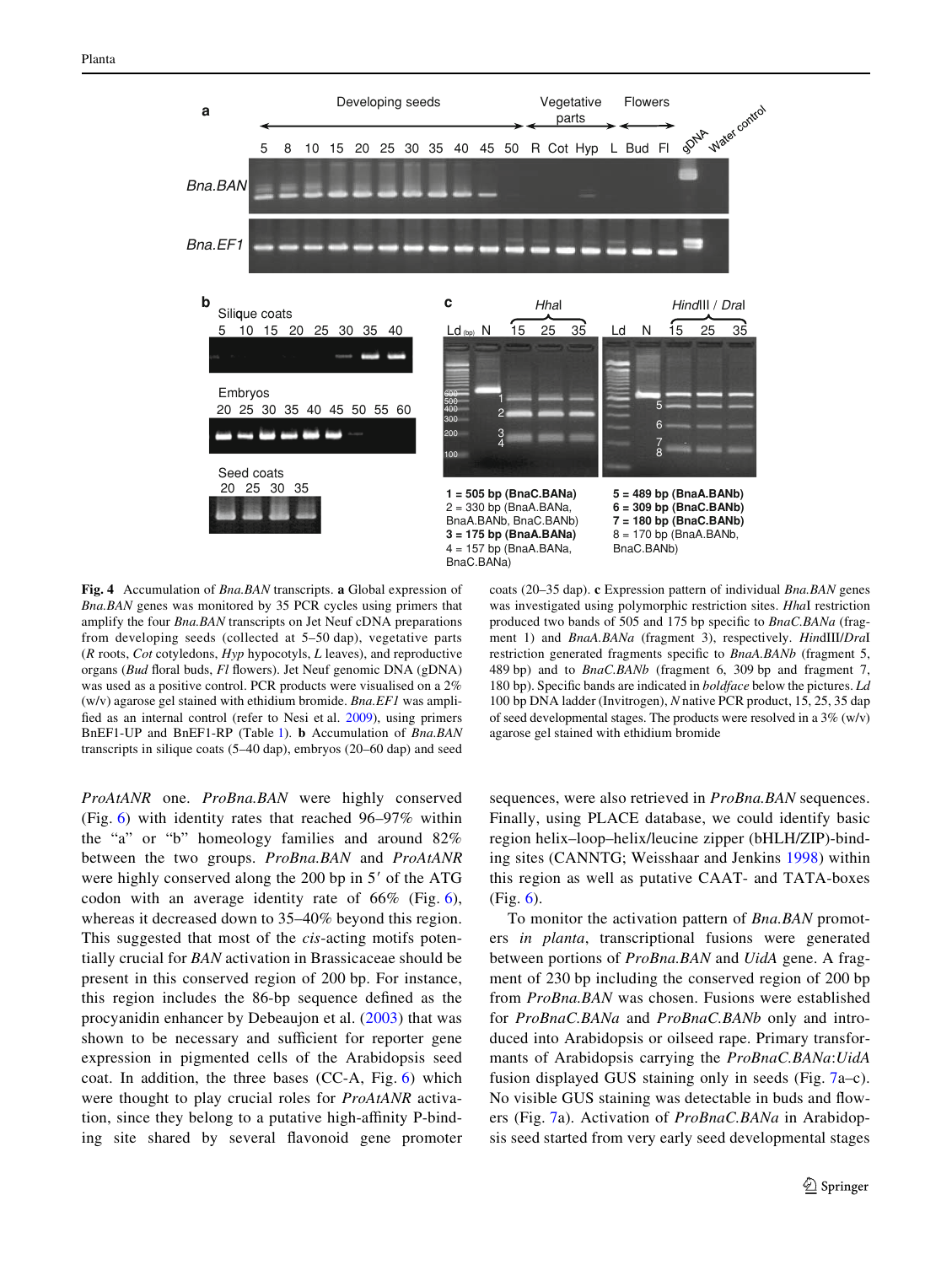

<span id="page-11-0"></span>**Fig. 5** Laser microdissection of integuments from *B. napus* immature seeds. Sections (10  $\mu$ m) of immature seeds (15 dap) from Jet Neuf before (**a**) and after (**b**, **c**) UV laser microdissection. Laser cutting method was used to cut and remove tissue fragments. Cells encircled on the computer screen using a mouse were then cut by UV laser and captured onto a slide. *Bna.BAN* transcripts were detected after 35 cycles of amplification (**d**) on RT products obtained from outer or inner integument samples collected in **b** and **c**, respectively. Expression profile of *Bna.EF1* was used as an internal control. *Emb* embryo, *II* inner integument, *OI* outer integument. *Bar* 400 µm

at around 2 daf (Fig. [7a](#page-12-0), four cell embryo stage) became more intense at 4–5 daf (Fig. [7b](#page-12-0), globular embryo stage) and persisted in late embryo developmental stages (Fig. [7](#page-12-0)c, U-shaped embryo stage). GUS staining was also

restricted to seeds in transgenic oilseed rape plants (Fig. [7](#page-12-0)d–f). A faint blue staining was detectable in the micropyle-chalaza area from 10 dap seeds (Fig. [7d](#page-12-0)). This stain spread the whole seed body in seeds at 15 dap (Fig. [7](#page-12-0)e) and became more intense at 25 dap (Fig. [7f](#page-12-0)). Seed sections revealed that the GUS staining was restricted to the endothelium of the inner integument (Fig. [7](#page-12-0)g) and more generally to the procyanidin-accumulating cell layer, since GUS was also detected into the micropyle-chalaza area (data not shown). Similar results were obtained with the *ProBnaC.BANb*:*UidA* fusion when introduced into Arabidopsis or oilseed rape (data not shown). Taken together, all these results indicated that the 230 first nucleotides of *ProBnaC.BAN* were sufficient for the spatio-temporal activation profile of both *BnaC.BAN* genes in Arabidopsis and oilseed rape.

#### **Discussion**

Comparative genomics between Brassicaceae for genes encoding ANR-related proteins

The *BAN* gene encodes ANR, a key enzyme of procyanidin biosynthesis in Arabidopsis seed (Devic et al. [1999;](#page-14-1) Xie et al. [2003\)](#page-16-1). In this study, we described the cloning of the *BAN* loci in the close relative species of *B. napus*, *B. olera-*



<span id="page-11-1"></span>**Fig. 6** Sequences of *BAN* promoters. *Bna.BAN* and *AtANR* promoter sequences were aligned over 300- to 325-bp long. The ATG start codon and the putative CAAT and TATA *boxes* are indicated above the alignment. *Stars* below the *ProAtANR* sequence indicate nucleotides included into the 86-bp procyanidin enhancer previously defined by Debeaujon et al. ([2003](#page-14-18)). bHLH/ZIP consensus binding sites (CAN-

NTG) were found (*hatched box*). *Arrows* below the alignment point out the three bases conserved amongst several flavonoid gene promoters and that belong to a putative high-affinity P-binding site. The *double arrow* delimits the region where *Bna.BAN* and *AtANR* promoter sequences share most of sequence identities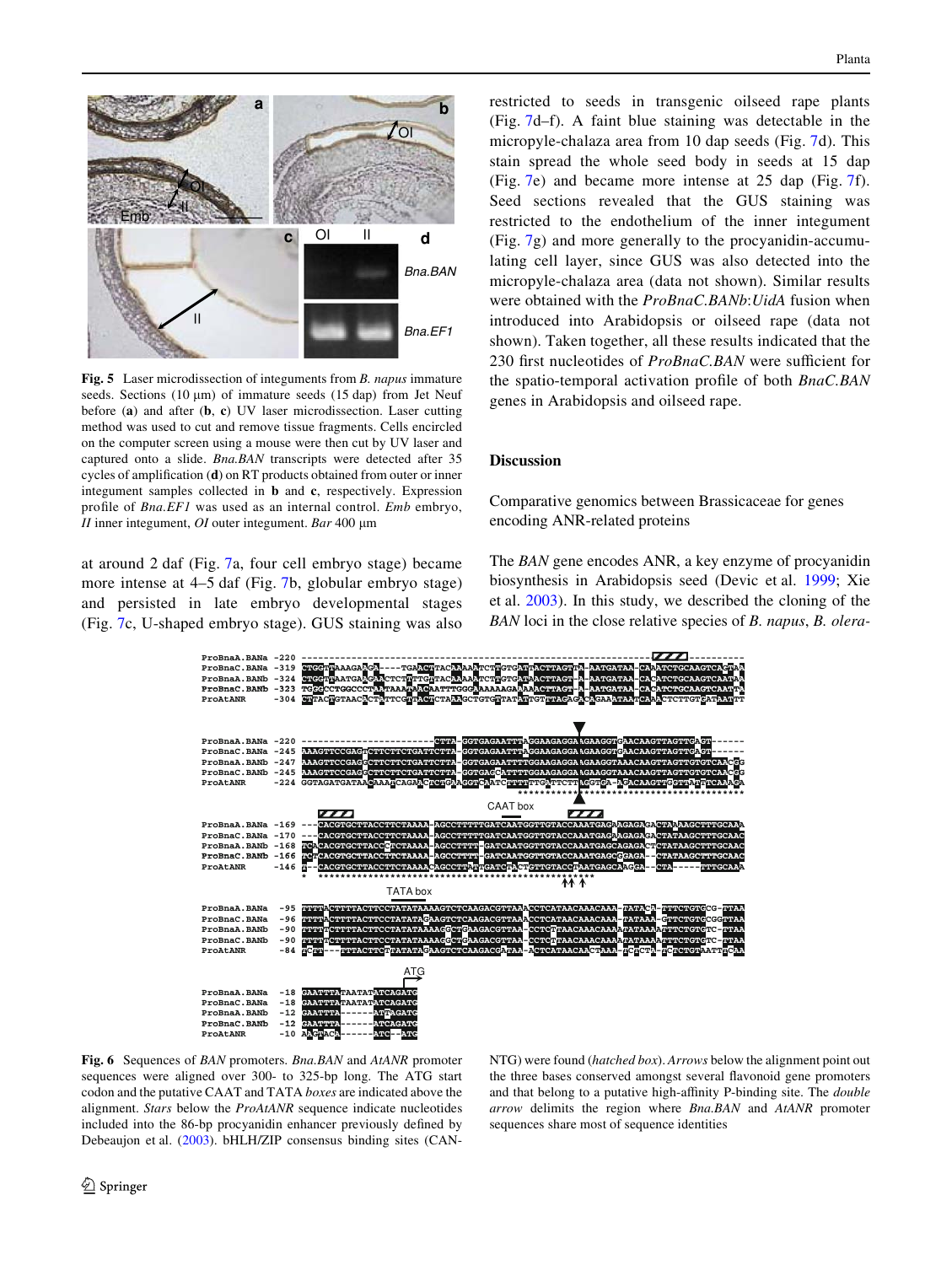

<span id="page-12-0"></span>**Fig. 7** Localisation of *ProBna.BAN* activity in *A. thaliana* and in *B. napus*. Transgenic plants of Arabidopsis or *B. napus* carrying the *ProBnaC.BANa\_*230bp:*UidA* transcriptional fusion were GUS stained to localise the *ProBnaC.BANa* activation pattern. Siliques from Arabidopsis primary transformants were harvested at 2 daf (**a**), at 4–5 daf (**b**) and at 9 daf (**c**). Developing seeds from *B. napus* primary transformants were harvested at 10 dap (**d**), 15 dap (**e**) and 25 dap (**f**). Seeds in **e** were resin-embedded to perform  $18-\mu m$  thick section (**g**). The expression of *ProBnaC.BANa* is restricted to the endothelium layer as shown by the *arrow* (**g**). *II* inner integument, *OI* outer integument. *Bars* 250 m (**a**), 300 m (**b**), 400 m (**c**, **g**) and 1 mm (**d**, **e**, **f**)

*cea* and *B. rapa*. For this purpose, we undertook a molecular approach based on the high-sequence conservation between the Brassicaceae genomes (Paterson et al. [2001](#page-15-29); Parkin et al. [2002](#page-15-30), [2005](#page-15-31)) and using the Brassica genomic resources available. This strategy has proven to be efficient for the cloning of several flavonoid genes in the Brassica genomes in previous studies (Xu et al. [2007;](#page-16-3) Wei et al. [2007](#page-16-2); Yan et al. [2007,](#page-16-6) [2008](#page-16-7); Lee et al. [2008;](#page-15-32) Chai et al. [2009](#page-14-3)).

Here, four *BAN* genes were identified into the *B. napus* genome that belong to two distinct groups of homeology (named group "a" and group "b" respectively) and that could stand for paralogous sequences, since two *BAN* genes, one from group "a" and the other from group "b", were isolated from each of the two oilseed rape ancestors, *B. oleracea* and *B. rapa*. Deduced amino acid sequences of Brassica *BAN* displayed around 97–99% of identity within a given homeology group and paralogous sequences showed only around 80% of identity between each others. Identity level with Arabidopsis ANR varied from 76 to 83% depending on the paralogs (group "a" and group "b" respectively). Phylogenetic analysis demonstrated that Brassica BAN sequences were closest to Arabidopsis ANR than to any other plant ANR like, which suggested that the true orthologs from AtANR were identified.

Comparative genomic studies hypothesised that each Arabidopsis locus should correspond to six orthologs in oilseed rape due to Brassica genome triplication after divergence from the ancestor of Arabidopsis genus and subsequent allopolyploidization (Lysak et al. [2005](#page-15-33); Parkin et al. [2005](#page-15-31)). However, the genome of the hexaploid Brassica ancestor should have undergone a great number of gene losses during diploidization events that occurred to form the *B. oleracea* and *B. rapa* genomes (Lysak et al. [2006](#page-15-34); Town et al. [2006](#page-15-35)). This could explain why only four and not six *BAN* loci were retrieved into the oilseed rape genome. Similar results were obtained with orthologs of flavonoid-related genes cloned elsewhere. For instance, Wei et al. [\(2007](#page-16-2)) described the cloning of three *BnTT2* orthologs and Chai et al. ([2009\)](#page-14-3) reported that only two *TT12* homologs were present in oilseed rape.

*AtANR* gene was located on Arabidopsis chromosome 1 (AtC1), with the AGI number At1g61720. The two homeologous genes *BnaA.BANa* and *BnaC.BANa* were mapped onto the A1 and C1 chromosomes respectively, close to the centromeric regions. These two homeologous linkage groups were primarily syntenic to portions of AtC4 (top arm) and AtC3 (bottom arm), but a small area within the vicinity of the centromeric region displayed synteny with a portion of AtC1 (Fig. [3](#page-9-0)a, Parkin et al. [2005](#page-15-31)). For instance, the corresponding region on C1 DY carried the markers CZ1b704751, pN173d and CB10206 (Fig. [3a](#page-9-0)) that matched to the Arabidopsis genes At1g54710, At1g57680 and At1g60160, respectively (Parkin et al. [2005](#page-15-31); Delourme et al. [2006\)](#page-14-10). This demonstrated that *BnaC.BANa* was mapped within an oilseed rape segment that showed synteny with AtC1. On the same line, *BnaA.BANa* was mapped onto A1 DY at 2 cM from Na12C06 that matched to At1g60500. In addition, Parkin et al. ([2005\)](#page-15-31) showed that pN173a (At1g57680) was also located in the centromeric region of A1. These results proved that *BnaA.BANa* also mapped within an oilseed rape segment that showed synteny with AtC1. *BnaC.BANb* was assigned to the C4 chromosome. Interestingly, Parkin et al. ([2005\)](#page-15-31) reported that marker pN173b (At1g57680) was also mapped on C4, within a region syntenic to the AtC1 segment that comprises *AtBAN*. Therefore, we could hypothesise that *BnaC.BANb* is likely to map to this region. No polymorphism was found to date for the fourth gene, *BnaC.BANa*. Finally, it is worthwhile to note that the RFLP marker pN173, which matched to At1g57680, was located on chromosomes A1, C1 and C4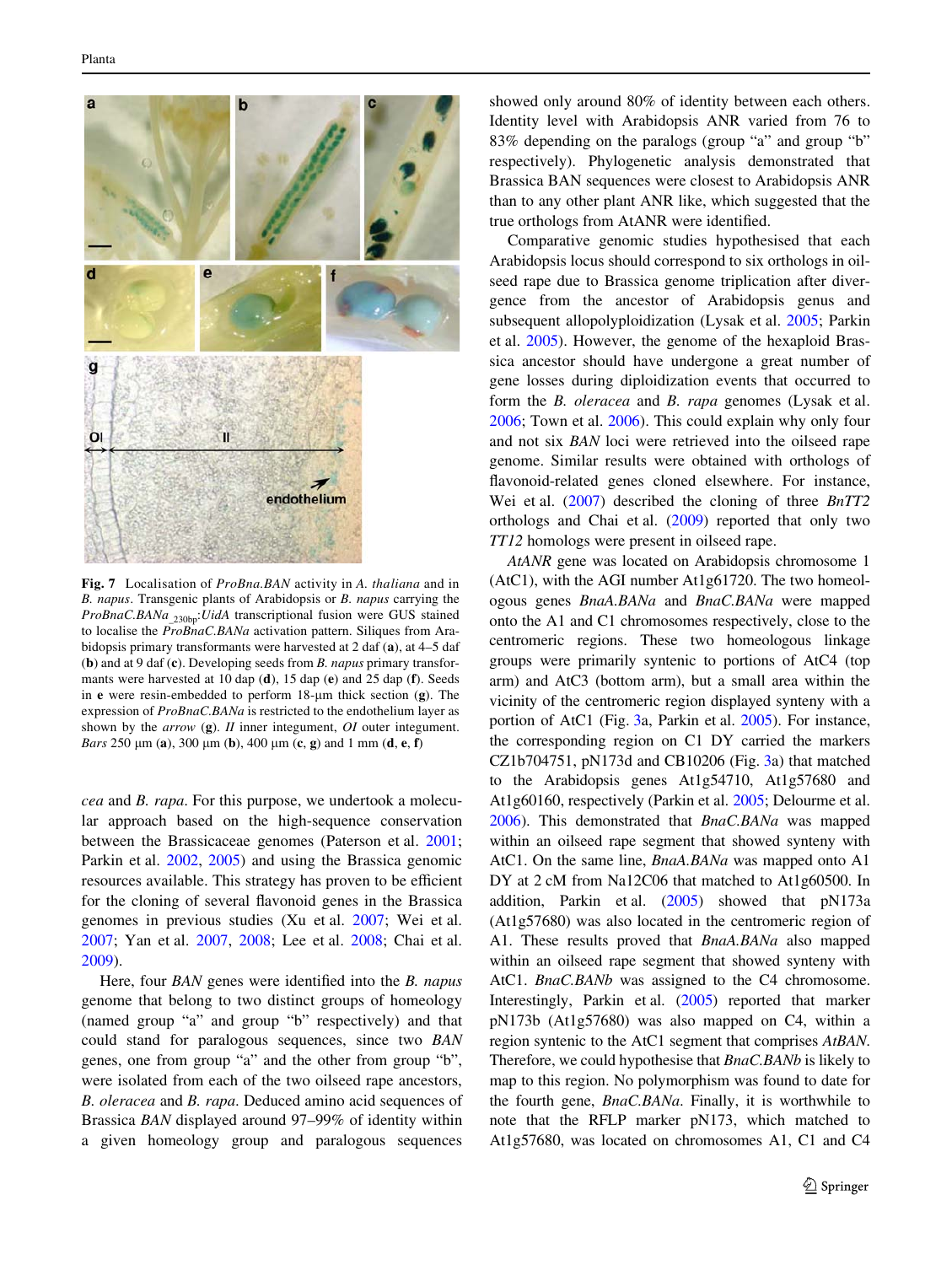(Parkin et al. [2005](#page-15-31)) in regions carrying the *Bna.BAN* genes (this study) and was also found on chromosomes C8, A9 and C9 (Parkin et al. [2005\)](#page-15-31). This demonstrated that the region around *AtANR* was retrieved at six different locations into the oilseed rape genome, although only four *Bna.BAN* genes were identified, providing evidence that at least two *Bna.BAN* genes were lost during genome evolution.

*Bna.BAN* genes encode functional orthologs from *AtANR* and are expressed in procyanidin-accumulating cells

Bna.BAN displayed high-sequence conservation with AtANR (see above), although differences induced loss of putative functional domains in some of the protein sequences. For instance, a leucine repeat was found in AtANR and Bna.BAN group "b" but not in Bna.BAN group "a" due to a proline insertion in protein sequences from the latest group (Fig. [2a](#page-8-0)). To answer the question whether the changes in protein structure were accompanied by a modification of the protein function *in planta* or not, we performed complementation assays with *Bna.BAN* coding sequences. When expressed in Arabidopsis *ban* mutant backgrounds, *Bna.BAN* genes were all able to restore the Arabidopsis wild-type seed phenotype. In addition, the four *Bna.BAN* paralogs were expressed in oilseed rape and displayed similar expression pattern within the different organs. Taken together, these results demonstrated that the cloned *Bna.BAN* genes were the functional orthologs from *AtANR* and that there was no neo-/sub-functionalisation nor pseudogenes amongst the four oilseed rape paralogs. Several previous studies have proposed that changes in expression profile between homeologs were one clue into the evolution of allopolyploid genomes (reviewed in Flagel and Wendel [2009](#page-14-19)).

*Bna.BAN* transcripts were restricted to the seeds from the very early developmental stages (5 dap) until the end of maturation (45 dap). No signal was detected in buds or flowers, suggesting that *Bna.BAN* genes were not expressed in ovules. Within the seed, *Bna.BAN* transcripts accumulated in the seed coat and more particularly into the inner integument as revealed by laser microdissection assays, a result which was confirmed by *ProBna.BAN: UidA* transcriptional fusions. This spatio-temporal expression pattern fitted with the accumulation of procyanidins in *B. napus* seeds (Nesi et al. [2009](#page-15-2) and data not shown) and seemed to be conserved with *AtANR* expression profile. However, in our experiments *Bna.BAN* expression was also detected into developing embryos and silique coats by RT-PCR, but one could assume that the expression in these tissues was fainter compared with expression into the seed coat, since no GUS activity was reported in embryos nor in siliques. On the opposite, Debeaujon et al. [\(2003\)](#page-14-18) suggested that *AtANR* expression was restricted to the procyanidin-accumulating cell layer within the seed coat based on the expression results and promoter-GUS fusions analyses. However, recent data published from the Arabidopsis eFP Browser (bar.utoronto.ca) revealed that *AtANR* transcripts also accumulated to a lesser extent in apical part of globular embryo collected by laser capture microdissection. Taken together our data suggested that *Bna.BAN* genes expression profile was correlated with procyanidin accumulation in *B. napus* seed coat.

# *BAN* regulatory network is active in *B. napus* inner integument

Analysis of *Bna.BAN* promoters showed that 200 bp in 5 of the putative start codon were highly conserved between the four paralogs and also with *ProAtANR* sequence. In addition, this region carried most of the putative *cis*-acting motifs (bHLH/ZIP-binding site, CAAT- and TATA-boxes, procyanidin enhancer), thus leading to the hypothesis that this conserved sequence likely stood for the *BAN* promoter in Brassicaceae.

In a previous study, we reported that *ProAtANR* was active in procyanidin-accumulating cells of *B. napus* seed coat (Nesi et al. [2009\)](#page-15-2) suggesting that the *AtANR* regulatory network was conserved between Arabidopsis and oilseed rape. Here, we presented complementary results based on the analysis of Arabidopsis and oilseed rape transgenic plants carrying *ProBna.BAN\_*230bp:*UidA* fusions. All transgenic plants displayed GUS activity restricted to the seed and more precisely to the inner integument demonstrating that this 230-bp promoter was sufficient to induce *Bna.BAN*. In addition, *ProBna.BAN*:*UidA* activity matched very well to the procyanidin accumulation pattern both in Arabidopsis and in oilseed rape. The fact that *ProBna.BAN*:*UidA* was active into Arabidopsis seed strengthened the hypothesis that a common regulatory network controlled *BAN* in Brassicaceae. Nesi et al. ([2009\)](#page-15-2) reported the identification of cDNA for *TT8*, *TT16* and *TTG1* homologs in oilseed rape and homologs from *TT1* and *TT2* were identified elsewhere (Wei et al. [2007\)](#page-16-2). Taken together, these results suggested that the regulatory complex that govern *ANR* expression in Arabidopsis was functional in the oilseed rape inner integument and should interact with the first 230 bp of  $ProBna.BAN$ .

## *Bna.BAN* genes represent candidate markers for seed colour QTLs

A number of previous studies reported the identification and the localisation of genomic regions controlling seed pigmentation. Comparison of mapping data from seed colour QTLs with those from *Bna.BAN* genes could highlight putative co-localisations. For instance, Badani et al. [\(2006\)](#page-14-20) identified eight OTLs involved in seed pigmentation, one of which was located on A1 at 12 cM from the SSR Na14-D07.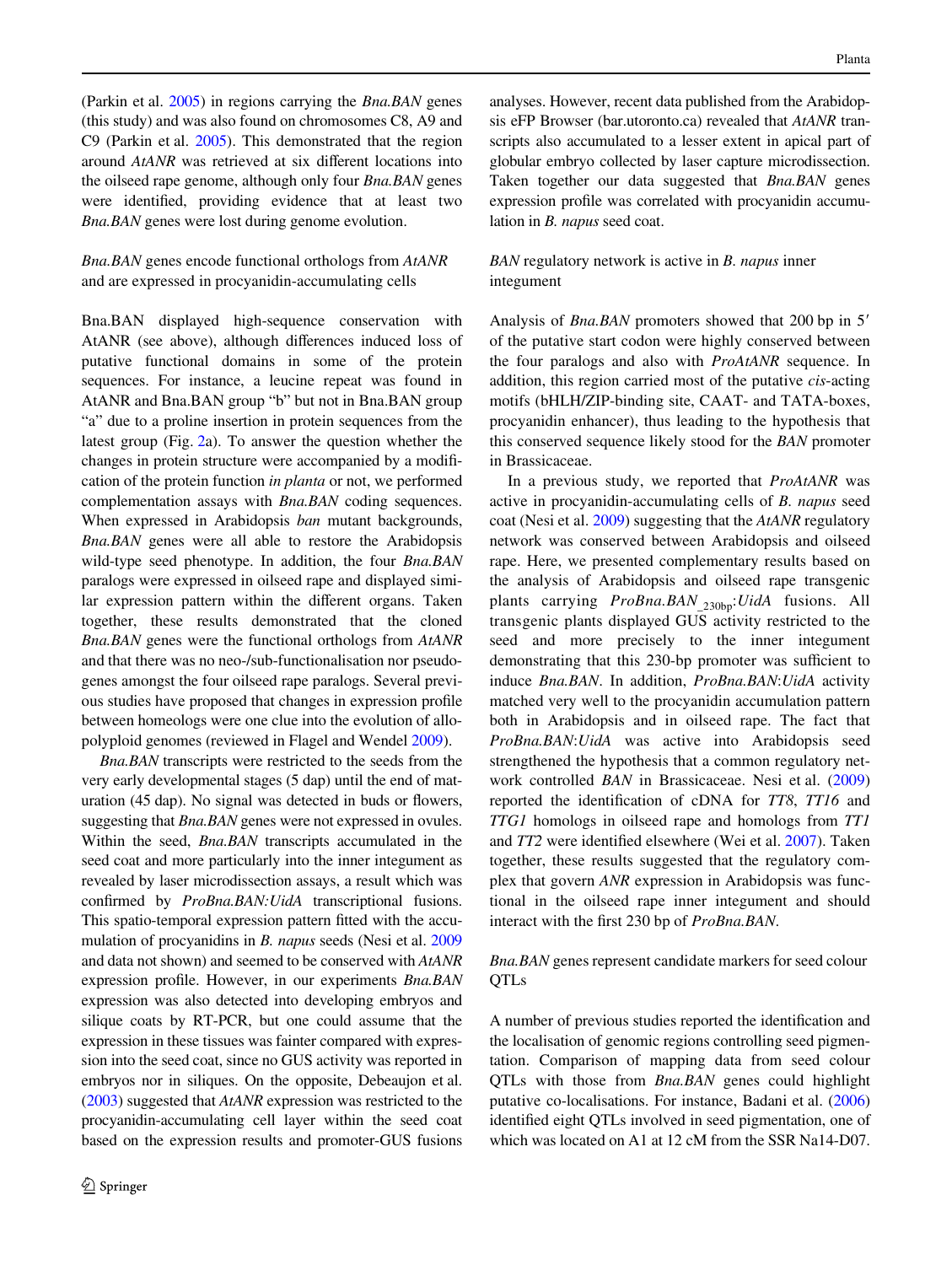On the same line, Liu et al. ([2006\)](#page-15-36) found two seed colour QTLs, one of which was also located at the level of Na14- D07. Interestingly, *BnaA.BANa* was located on A1 and could be a candidate gene for these QTLs. Fu et al. [\(2007\)](#page-14-21) found 12 seed colour QTLs, one of which mapped close to the SSR Bras072. This marker was located on the homeolog linkage groups C4 and A5 in our DY mapping population. Interestingly, *BnaC.BANb* was assigned to C4. All these findings remained to be confirmed by mapping the *Bna.BAN* genes in the populations used for the detection of seed colour QTLs.

To conclude, prospects of this work will include the identification and the functional characterisation of other flavonoid-related genes in oilseed rape to find accurate candidate genes for yellow-seeded genotypes breeding programmes.

**Acknowledgments** The authors would like to thank Isabelle Debeaujon (INRA Versailles) for critically reading the present manuscript, Jean-Marc Routaboul and Loïc Lepiniec (INRA Versailles) for enthusiastic discussions during the progress of this work, Fanchon Divol, Bertrand Dubreucq and Jean-Christophe Palauqui (INRA Versailles) for the kind gift of the pBIB101-GUS vector and Maria Manzanares-Dauleux (INRA Rennes) for the gift of DNA from *B. oleracea* C10, Genoplante for providing the cDNA clones (BN15019B21, BN25045I20 and BN25045M17), INRA Versailles for sending seeds from *ban-1* and *ban-4* Arabidopsis mutant lines, Anne-Marie Chèvre and Frédérique Eber (INRA Rennes) for providing unpublished monosomic and polysomic addition lines from *B. napus*, Harry Belcram and Sandra Moreau (INRA Evry, France) for technical assistance for BAC library management and screenings, Pascale Bellaud (INSERM Rennes, France) for sample preparation and contribution to laser microdissection assays and Penny Sparrow (John Innes Centre, Norwich, UK) for excellent advice on oilseed rape transformation. Part of this work was funded through a GABI-Genoplante collaborative project (CompGen: "Comparative genomics between Arabidopsis and Brassica for genes directing seed-specific flavonoid biosynthesis"). B.A. is supported by the Région de Bretagne through a 3 years PhD grant (nb. 06007978).

**Conflict of interest statement** The authors declare that they have no conflict of interest.

**Open Access** This article is distributed under the terms of the Creative Commons Attribution Noncommercial License which permits any noncommercial use, distribution, and reproduction in any medium, provided the original author(s) and source are credited.

## **References**

- <span id="page-14-2"></span>Albert S, Delseny M, Devic M (1997) *BANYULS*, a novel negative regulator of flavonoid biosynthesis in the *Arabidopsis* seed coat. Plant J 11:289–299
- <span id="page-14-15"></span>Almeida JR, D'Amico E, Preuss A, Carbone F, de Vos CH, Deiml B, Mourgues F, Perrotta G, Fischer TC, Bovy AG, Martens S, Rosati C (2007) Characterization of major enzymes and genes involved in flavonoid and proanthocyanidin biosynthesis during fruit development in strawberry (*Fragaria* £ *ananassa*). Arch Biochem Biophys 465:61–71
- <span id="page-14-12"></span>Altschul SF, Gish W, Miller W, Myers EW, Lipman DJ (1990) Basic local alignment search tool. J Mol Biol 215:403–410
- <span id="page-14-20"></span>Badani AG, Snowdon RJ, Wittkop B, Lipsa FD, Baetzel R, Horn R, De Haro A, Font R, Lühs W, Friedt W (2006) Colocalization of a partially dominant gene for yellow seed colour with a major QTL influencing acid detergent fibre (ADF) content in different crosses of oilseed rape (*Brassica napus*). Genome 49:1499–1509
- <span id="page-14-13"></span>Bornberg-Bauer E, Rivals E, Vingron M (1998) Computational approaches to identify leucine zippers. Nucl Acids Res 26:2740– 2746
- <span id="page-14-3"></span>Chai YR, Lei B, Huang HL, Li JN, Yin JM, Tang ZL, Wang R, Chen L (2009) *TRANSPARENT TESTA 12* genes from *Brassica napus* and parental species: cloning, evolution, and differential involvement in yellow seed trait. Mol Genet Genomics 81:109–123
- <span id="page-14-8"></span>Clough SJ, Bent AF (1998) Floral dip: a simplified method for *Agrobacterium*-mediated transformation of *Arabidopsis thaliana*. Plant J 16:735–743
- <span id="page-14-18"></span>Debeaujon I, Nesi N, Perez P, Devic M, Grandjean O, Caboche M, Lepiniec L (2003) Proanthocyanidin-accumulating cells in Arabidopsis testa: regulation of differentiation and role in seed development. Plant Cell 15:2514–2531
- <span id="page-14-9"></span>Delfour C, Roger P, Bret C, Berthe ML, Rochaix P, Kalfa N, Raynaud P, Bibeau F, Maudelonde T, Boulle N (2006) RCL2, a new fixative, preserves morphology and nucleic acid integrity in paraffinembedded breast carcinoma and microdissected breast tumor cells. J Mol Diagn 8:157–169
- <span id="page-14-10"></span>Delourme R, Falentin C, Huteau V, Clouet V, Horvais R, Gandon B, Specel S, Hanneton L, Dheu J-E, Deschamps M, Margale E, Vincourt P, Renard M (2006) Genetic control of oil content in oilseed rape (*Brassica napus* L.). Theor Appl Genet 113:1331–1345
- <span id="page-14-6"></span>Devic M, Albert S, Delseny M, Roscoe TJ (1997) Efficient PCR walking on plant genomic DNA. Plant Physiol Biochem 35:331–339
- <span id="page-14-1"></span>Devic M, Guilleminot J, Debeaujon I, Bechtold N, Bensaude E, Koornneef M, Pelletier G, Delseny M (1999) The *BANYULS* gene encodes a DFR-like protein and is a marker of early seed coat development. Plant J 19:387–398
- <span id="page-14-4"></span>Doyle JJ, Doyle JL (1990) Isolation of plant DNA from fresh tissues. Focus 12:13–15
- <span id="page-14-0"></span>Fenwick G, Curl C, Butler N, Greenwood N, Pearson A (1984) Rapeseed meal and egg taint: effects of low glucosinolate *Brassica napus* meal, dehulled meal and hulls and of neomycin. J Sci Food Agric 35:749–757
- <span id="page-14-16"></span>Fischer TC, Gosch C, Pfeiffer J, Halbwirth H, Halle C, Stich K, Forkmann G (2007) Flavonoid genes of pear (*Pyrus communis*). Trees 21:521–529
- <span id="page-14-19"></span>Flagel LE, Wendel JF (2009) Gene duplication and evolutionary novelty in plants. New Phytol 183:557–564
- <span id="page-14-21"></span>Fu FY, Liu LZ, Chai YR, Chen L, Yang T, Jin MY, Ma AF, Yan XY, Zhang ZS, Li JN (2007) Localization of QTLs for seed color using recombinant inbred lines of *Brassica napus* in different environments. Genome 50:840–854
- <span id="page-14-17"></span>Fujita A, Soma N, Goto-Yamamoto N, Shindo H, Kakuta T, Koizumi T, Hashizume K (2005) Anthocyanidin reductase gene expression and accumulation of flavan-3-ols in grape berry. Am J Enol Vitic 56:336–342
- <span id="page-14-14"></span>Ikegami A, Eguchi S, Kitajima A, Inoue K, Yonemori K (2007) Identification of genes involved in proanthocyanidin biosynthesis of persimmon (*Diospyros kaki*) fruit. Plant Sci 172:1037–1047
- <span id="page-14-5"></span>Klimyuk VI, Carroll BJ, Thomas CM, Jones JD (1993) Alkali treatment for rapid preparation of plant material for reliable PCR analysis. Plant J 3:493–494
- <span id="page-14-7"></span>Koncz C, Kreuzaler F, Kalman Z, Schell J (1984) A simple method to transfer, integrate and study expression of foreign genes, such as chicken ovalbumin and  $\alpha$ -actin in plant tumors. EMBO J 3:1029– 1037
- <span id="page-14-11"></span>Kosambi DD (1944) The estimation of map distance from recombination values. Ann Eugen 12:172–175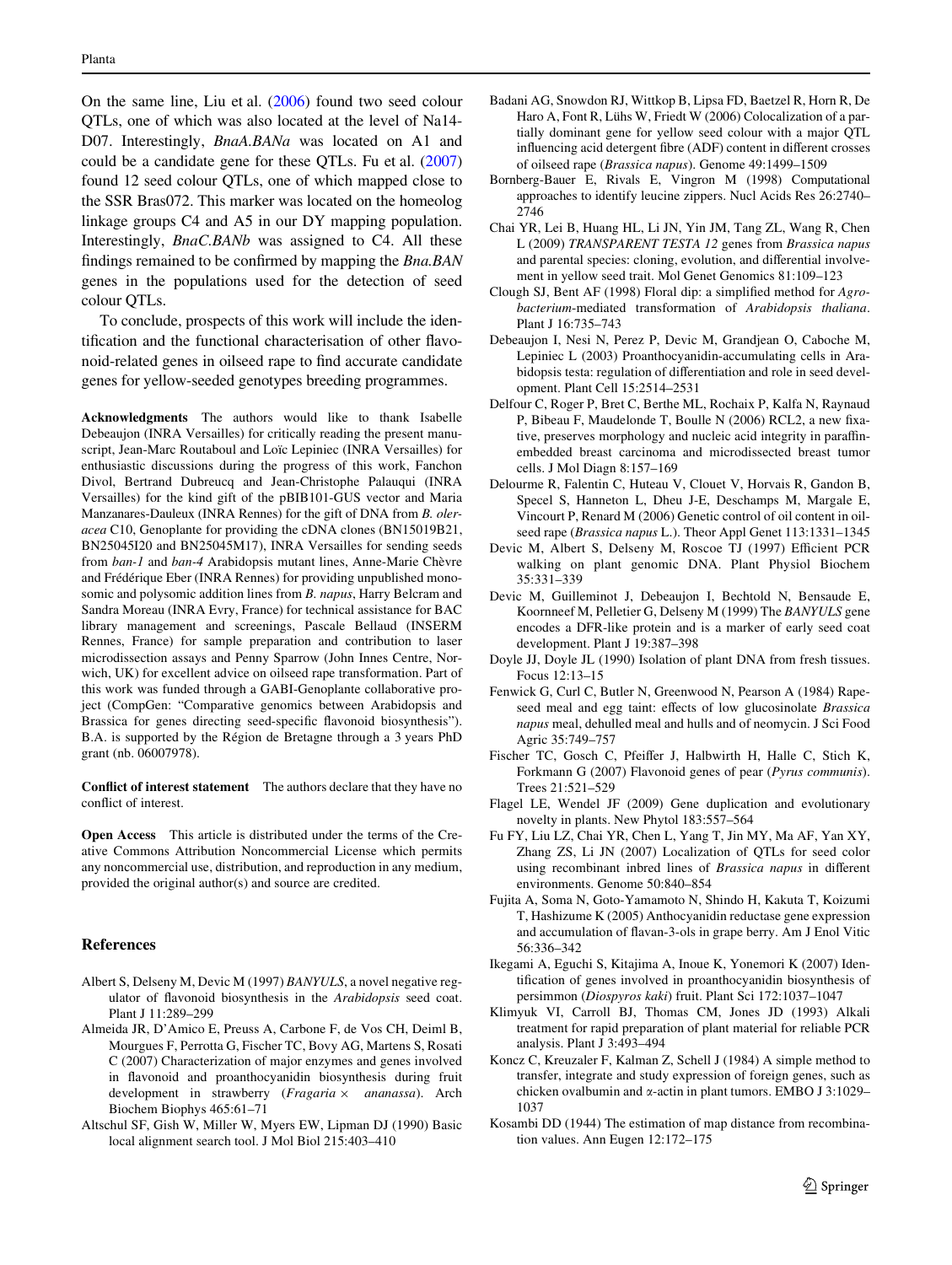- <span id="page-15-32"></span>Lee WS, You JA, Chung H, Lee YH, Baek NI, Yoo JS, Park YD (2008) Molecular cloning and biochemical analysis of dihydroflavonol 4-reductase (DFR) from *Brassica rapa* ssp pekinesis (Chinese cabbage) using a heterologous system. J Plant Biol 51:42–47
- <span id="page-15-14"></span>Lepiniec L, Debeaujon I, Routaboul J-M, Baudry A, Pourcel L, Nesi N, Caboche M (2006) Genetics and biochemistry of seed flavonoids. Annu Rev Plant Biol 57:405–430
- <span id="page-15-10"></span>Li J, Chen L, Wang R, Duan Y (2007) A strategy for breeding of the yellow-seeded hybrid in *Brassica napus* L*.* In: Proceedings of 12th international rapeseed congress, Science Press USA Inc., Genetics and Breeding, pp 11–13
- <span id="page-15-20"></span>Lincoln S, Daly M, Lander E (1993) Constructing genetic linkage maps with Mapmaker/Exp 3.0: a tutorial and reference manual, 3rd edn. Whitehead Institute for Biomedical Research, Technical Report
- <span id="page-15-12"></span>Liu ZW, Fu TD, Tu JX, Chen BY (2005) Inheritance of seed colour and identification of RAPD and AFLP markers linked to the seed colour gene in rapeseed (*Brassica napus* L.). Theor Appl Genet 110:303–310
- <span id="page-15-36"></span>Liu LZ, Meng JL, Lin N, Chen L, Tang ZL, Zhang XK, Li JN (2006) QTL mapping of seed coat color for yellow seeded *Brassica napus*. Acta Genet Sin 33:181–187
- <span id="page-15-19"></span>Lombard V, Delourme R (2001) A consensus linkage map for rapeseed (*Brassica napus* L.): construction and integration of three individual maps from DH populations. Theor Appl Genet 103:491–507
- <span id="page-15-33"></span>Lysak MA, Koch MA, Pecinka A, Schubert I (2005) Chromosome triplication found across the tribe *Brassiceae*. Genome Res 15:516–525
- <span id="page-15-34"></span>Lysak MA, Berr A, Pecinka A, Schmidt R, McBreen K, Schubert I (2006) Mechanisms of chromosome number reduction in *Arabidopsis thaliana* and related *Brassicaceae* species. Proc Natl Acad Sci USA 103:5224–5229
- <span id="page-15-13"></span>Marles MAS, Gruber MY, Scoles GJ, Muir AD (2003a) Pigmentation in the developing seed coat and seedling leaves of *Brassica carinata* is controlled at the dihydroflavonol reductase locus. Phytochemistry 62:663–672
- <span id="page-15-3"></span>Marles MAS, Ray H, Gruber MY (2003b) New perspectives on proanthocyanidin biochemistry and molecular regulation. Phytochemistry 64:367–383
- <span id="page-15-1"></span>Naczk M, Amarowicz R, Sullivan A, Shahidi F (1998) Current research developments on polyphenolics of rapeseed/canola: a review. Food Chem 62:489–502
- <span id="page-15-16"></span>Nesi N, Debeaujon I, Jond C, Stewart AJ, Jenkins GI, Caboche M, Lepiniec L (2002) The *TRANSPARENT TESTA16* locus encodes the ARABIDOPSIS BSISTER MADS domain protein and is required for proper development and pigmentation of the seed coat. Plant Cell 14:2463–2479
- <span id="page-15-2"></span>Nesi N, Lucas MO, Auger B, Lécureuil A, Guerche P, Kronenberger J, Lepiniec L, Debeaujon I, Renard M (2009) The promoter of the *Arabidopsis thaliana BAN* gene is active in tannin-accumulating cells of the *Brassica napus* seed coat. Plant Cell Rep 28:601–617
- <span id="page-15-27"></span>Østergaard L, King GJ (2008) Standardized gene nomenclature for the *Brassica* genus. Plant Methods 4:10–13
- <span id="page-15-24"></span>Paolocci F, Robbins MP, Madeo L, Arcioni S, Martens S, Damiani F (2007) Ectopic expression of a basic Helix–Loop–Helix gene transactivates parallel pathways of proanthocyanidin biosynthesis. Structure, expression analysis, and genetic control of leucoanthocyanidin 4-reductase and anthocyanidin reductase genes in *Lotus corniculatus*. Plant Physiol 143:504–516
- <span id="page-15-30"></span>Parkin IAP, Lydiate DJ, Trick M (2002) Assessing the level of collinearity between *Arabidopsis thaliana* and *Brassica napus* for *A. thaliana* chromosome 5. Genome 45:356–366
- <span id="page-15-31"></span>Parkin IAP, Gulden SM, Sharpe AG, Lukens L, Trick M, Osborn TC, Lydiate DJ (2005) Segmental structure of the *Brassica napus* genome based on comparative analysis with *Arabidopsis thaliana*. Genetics 171:765–781
- <span id="page-15-29"></span>Paterson AH, Lan TH, Amasino R, Osborn TC, Quiros C (2001) Brassica genomics: a complement to, and early beneficiary of, the *Arabidopsis* sequence. Genome Biol 2:1011.1–1011.4
- <span id="page-15-25"></span>Pfeiffer J, Kuhnel C, Brandt J, Duy D, Punyasiri PA, Forkmann G, Fischer TC (2006) Biosynthesis of flavan 3-ols by leucoanthocyanidin 4-reductases and anthocyanidin reductases in leaves of grape (*Vitis vinifera* L.), apple (*Malus* £ *domestica* Borkh.) and other crops. Plant Physiol Biochem 44:323–334
- <span id="page-15-28"></span>Pouilly N, Delourme R, Alix K, Jenczewski E (2008) Repetitive sequence-derived markers tag centromeres and telomeres and provide insights into chromosome evolution in *Brassica napus*. Chromosome Res 16:683–700
- <span id="page-15-6"></span>Rahman MH (2001) Production of yellow-seeded *Brassica napus* through interspecific crosses. Plant Breed 120:463-472
- <span id="page-15-8"></span>Rakow G, Raney JP, Relf-Eckstein J (1999) Agronomic performance and seed quality of a new source of yellow seeded *Brassica napus*. In: Proceedings of 10th international rapeseed congress. Canberra, Australia
- <span id="page-15-7"></span>Ren C, Bewley JD (1998) Seed development, testa structure and precocious germination of Chinese cabbage (*Brassica rapa* subsp. pekinensis). Seed Sci Res 8:385–398
- <span id="page-15-15"></span>Routaboul JM, Kerhoas L, Debeaujon I, Pourcel L, Caboche M, Einhorn J, Lepiniec L (2006) Flavonoid diversity and biosynthesis in seed of *Arabidopsis thaliana*. Planta 224:96–107
- <span id="page-15-0"></span>Shahidi F, Naczk M (1992) An overview of the phenolics of canola and rapeseed: chemical, sensory and nutritional significance. J Am Oil Chem Soc 69:917–924
- <span id="page-15-23"></span>Shen GA, Pang Y, Wu W, Liu X, Zhao L, Sun X, Tang K (2006) Isolation and characterization of a putative anthocyanidin reductase gene from *Ginkgo biloba*. J Plant Physiol 163:224–227
- <span id="page-15-9"></span>Shirley BW (1998) Flavonoids in seeds and grains: physiological function, agronomic importance and the genetics of biosynthesis. Seed Sci Res 8:415–422
- <span id="page-15-22"></span>Shirley BW, Hanley S, Goodman HM (1992) Effects of ionizing radiation on a plant genome: analysis of two *Arabidopsis transparent testa* mutations. Plant Cell 4:333–347
- <span id="page-15-4"></span>Simbaya J, Slominski BA, Rakow G, Campbell LD, Downey RK, Bello JM (1995) Quality characteristics of yellow-seeded *Brassica* seed meals: protein, carbohydrates, and dietary fiber components. J Agric Food Chem 43:2062–2066
- <span id="page-15-5"></span>Slominski BA, Simbaya J, Campbell LD, Rakow G, Guenter W (1999) Nutritive value for broilers of meals derived from newly developed varieties of yellow-seeded canola. Anim Feed Sci Tech 78:249–262
- <span id="page-15-11"></span>Somers DJ, Rakow G, Prabhu VK, Friesen KRD (2001) Identification of a major gene and RAPD markers for yellow seed coat colour in *Brassica napus*. Genome 44:1077–1082
- <span id="page-15-17"></span>Sparrow PAC, Dale PJ, Irwin JA (2004) The use of phenotypic markers to identify *Brassica oleracea* genotypes for routine highthroughput *Agrobacterium*-mediated transformation. Plant Cell Rep 23:64–70
- <span id="page-15-18"></span>Sparrow PAC, Snape JW, Dale PJ, Irwin JA (2006) The rapid identification of *B.* napus genotypes, for high-throughput transformation, using phenotypic tissue culture markers. Acta Horticult 706:239– 246
- <span id="page-15-26"></span>Takos AM, Ubi BE, Robinson SP, Walker AR (2006) Condensed tannin biosynthesis genes are regulated separately from other flavonoid biosynthesis genes in apple fruit skin. Plant Sci 170:487–499
- <span id="page-15-35"></span>Town CD, Cheung F, Maiti R, Crabtree J, Haas BJ, Wortman JR, Hine EE, Althoff R, Arbogast TS, Tallon LJ, Vigouroux M, Trick M, Bancroft I (2006) Comparative genomics of *Brassica oleracea* and *Arabidopsis thaliana* reveal gene loss, fragmentation, and dispersal after polyploidy. Plant Cell 18:1348–1359
- <span id="page-15-21"></span>Van de Peer Y, De Wachter R (1994) TREECON for Windows: a software package for the construction and drawing of evolutionary